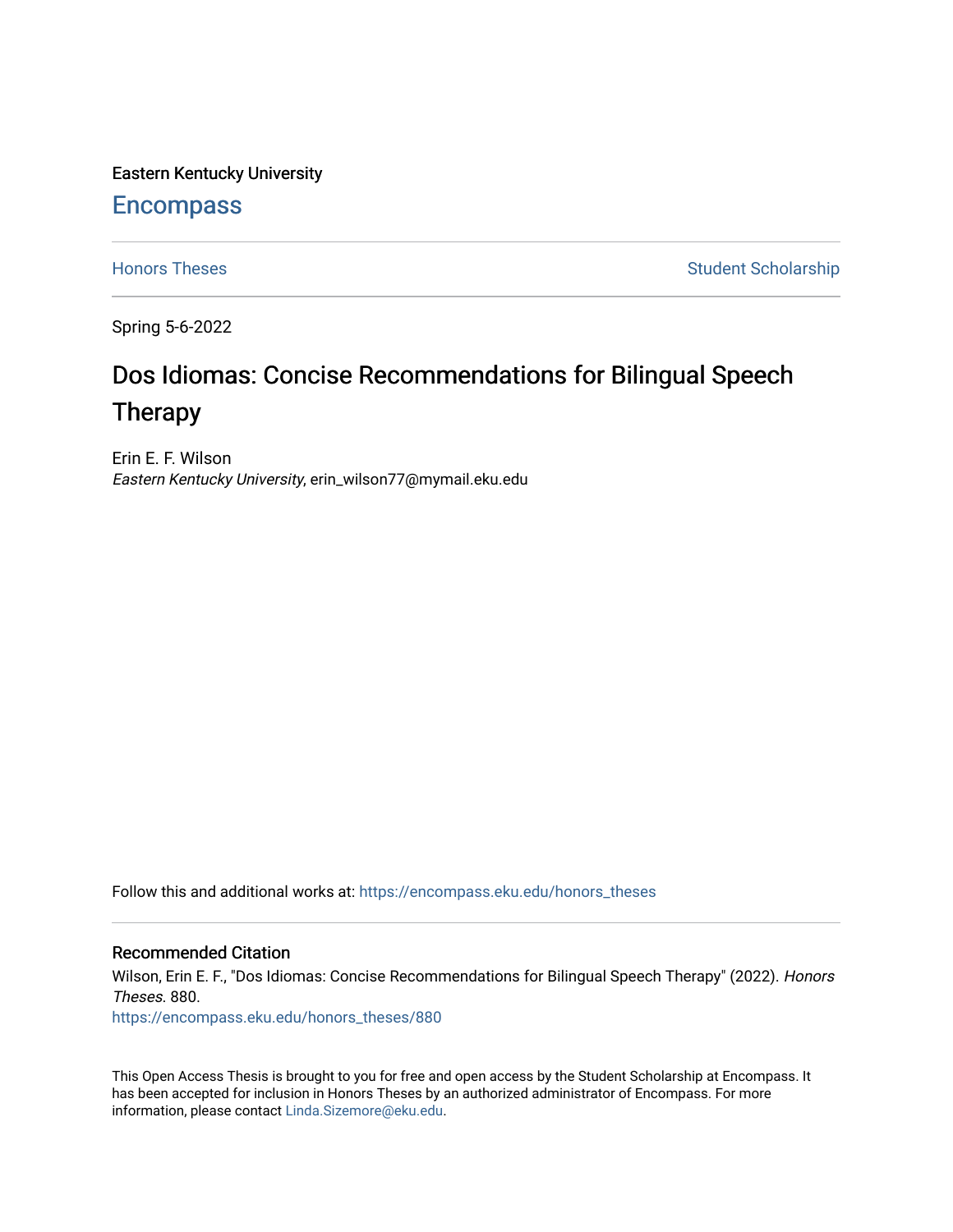#### EASTERN KENTUCKY UNIVERSITY

Dos Idiomas: Concise Recommendations for Bilingual Speech Therapy

Honors Thesis

Submitted

in Partial Fulfillment

of the

Requirements of HON 420

Spring 2022

By

Erin Elizabeth Faith Wilson

Mentor

Dr. Abbey Poffenberger

Language and Cultural Studies Department Chair, Associate Professor of Spanish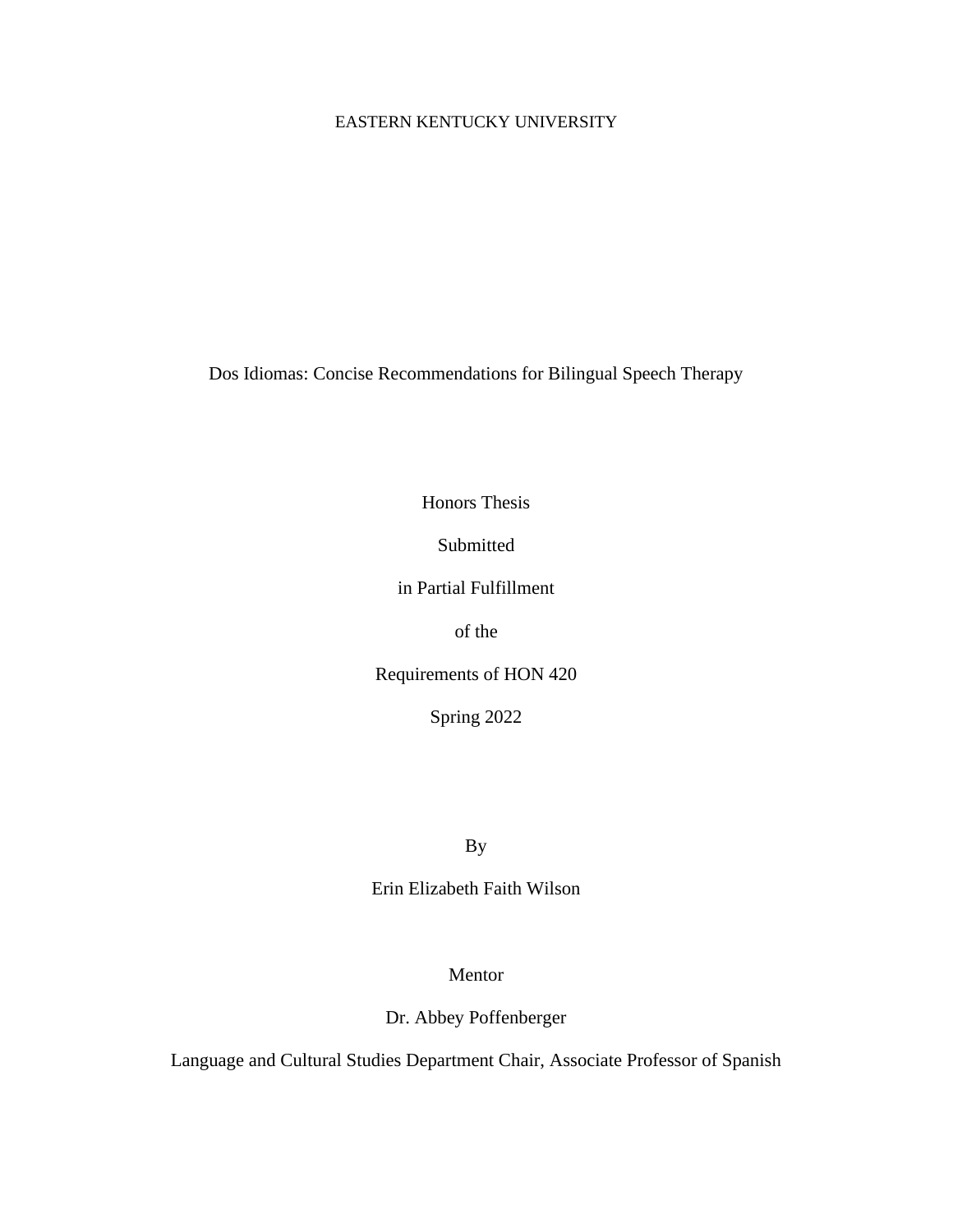#### Dos Idiomas: Concise Recommendations for Bilingual Speech Therapy

#### Erin E. F. Wilson

Dr. Abbey Poffenberger, Languages and Cultural Studies Dept. Chair, Associate Professor of

Spanish

#### <span id="page-2-0"></span>**Abstract**

Spanish-English dual language learners living in the United States present an incredibly diverse and heterogeneous group. Many members of this community may experience a variety of communication disorders that must be addressed by speech-language pathologists and associated professionals. Currently, these children face many barriers to receiving proper speech and language services and care, including misidentification, miscommunication with caregivers, and inappropriate intervention methods. This thesis project outlines several key differences that clinicians should be aware of in the development of bilingual children and continues to describe key clinical strategies that can be used during identification, intervention, and caregiver involvement. It is incredibly essential that speech-language pathologists are equipped with knowledge about the theories supporting bilingual language acquisition; reliable and valid assessment methods that distinguish disorders from differences for culturally and linguistically diverse populations; the benefits associated with and strategies for implementing bilingual speech therapy; and methods of encouraging and communicating with Latinx caregivers to improve intervention outcomes. Additionally, clinicians should understand that monolingual clinicians are responsible for possessing the skills and knowledge needed to deliver bilingual speech therapy. The research included in this presentation suggests that a converging evidence approach, bilingual intervention, and culturally sensitive caregiver involvement strategies are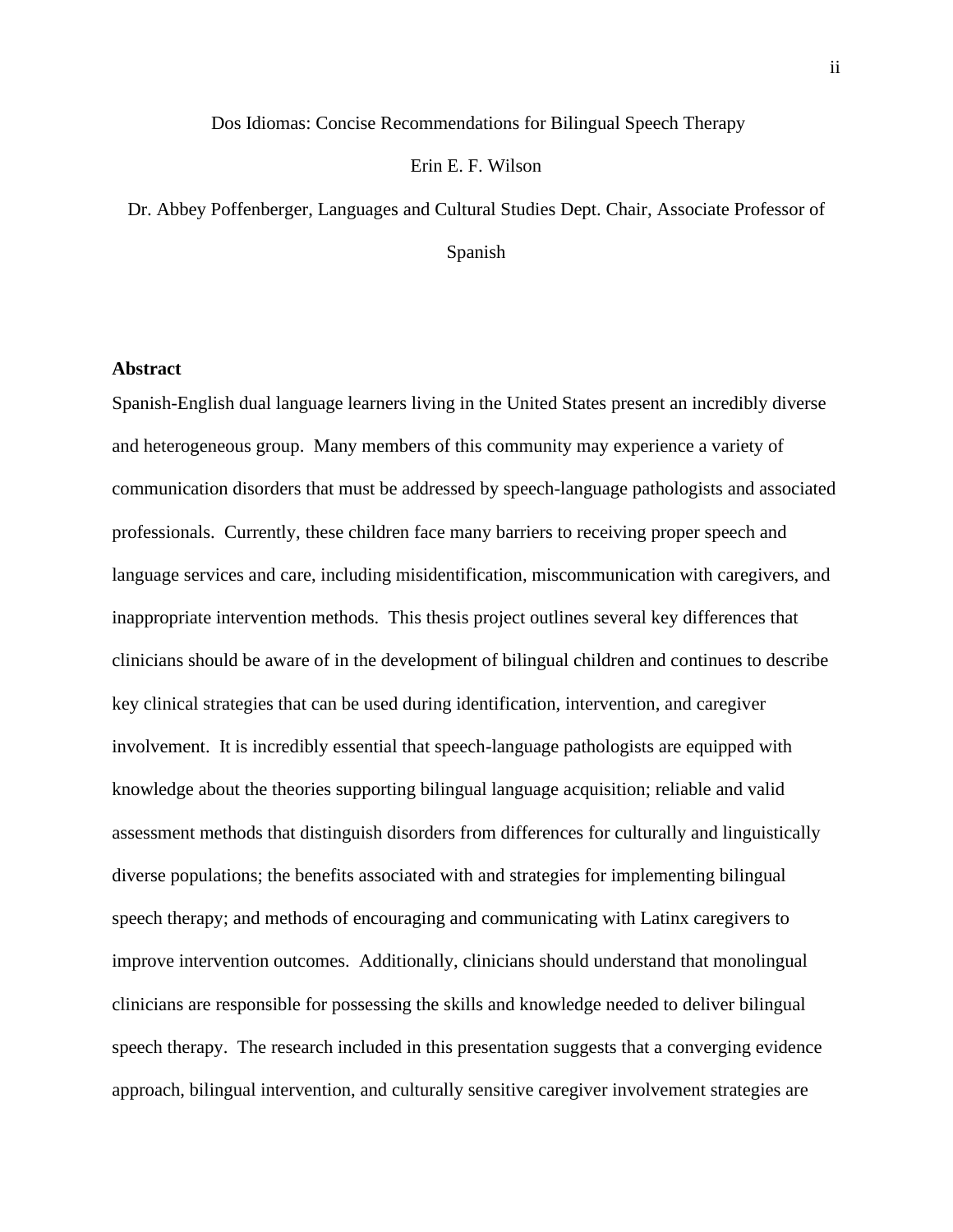among the most effective clinical recommendations in the field for young Latinx DLLs to date. This project is designed to guide clinical decision making and can be used as a reference for educators, professionals, and students within the field of communication disorders.

Keywords and phrases: Bilingual speech therapy, Spanish-English DLLs, dual-language learners, Latinx caregivers, Spanish-English bilingual children, communication disorders, bilingual speech-language pathologists, monolingual speech-language pathologists.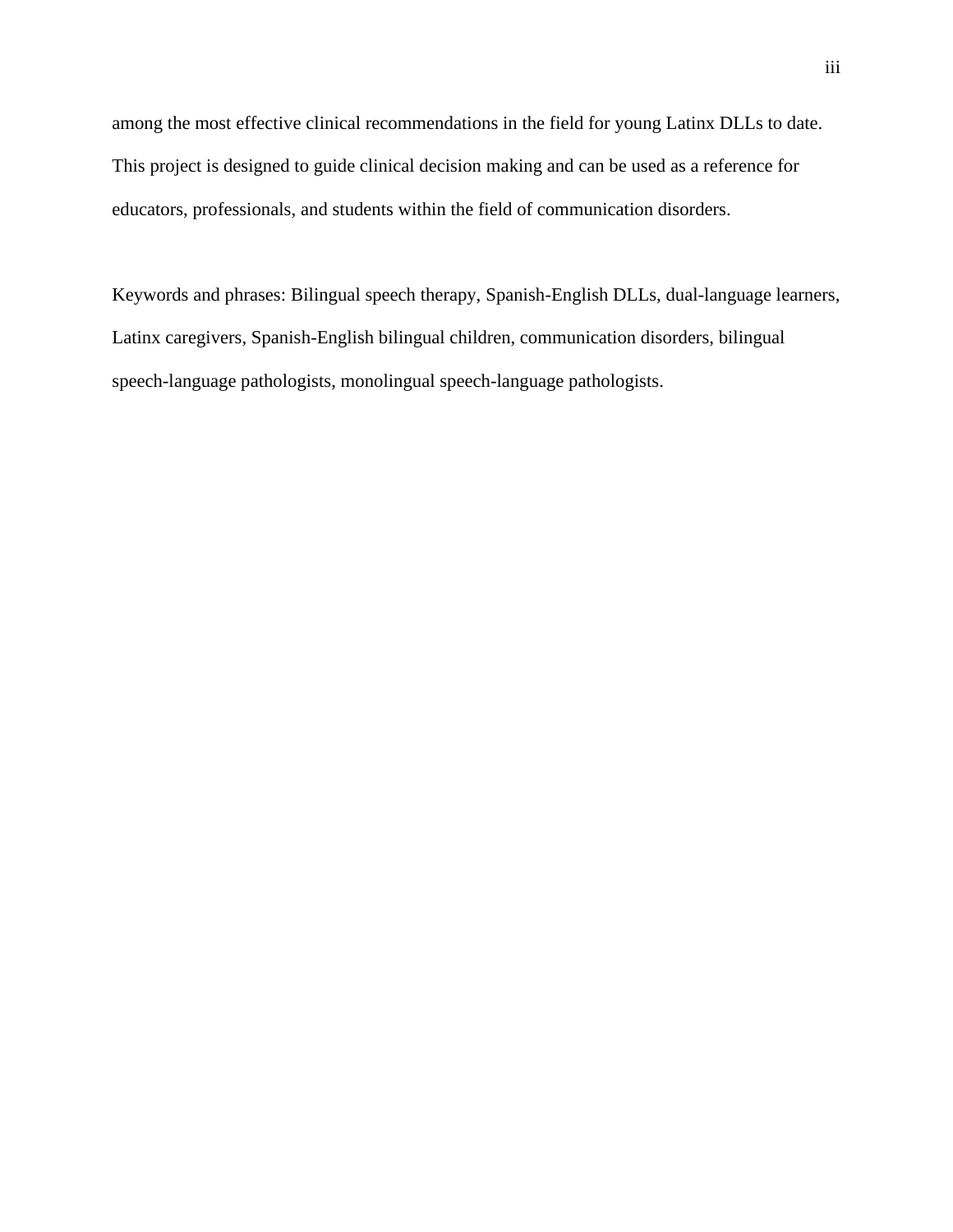# **Table of Contents**

| Abstract                                                           | ii           |
|--------------------------------------------------------------------|--------------|
| <b>Introduction</b>                                                | $\mathbf{1}$ |
| <b>Purpose and Originality</b>                                     | $\mathbf{2}$ |
| <b>Characteristics of Bilingualism and Communication Disorders</b> | 3            |
| Identification                                                     | 8            |
| <b>Intervention</b>                                                | 16           |
| <b>Caregiver Involvement and Collaboration</b>                     | 23           |
| <b>Rationale and Conclusion</b>                                    | 30           |
| Acknowledgements                                                   | 32           |
| <b>References</b>                                                  | 34           |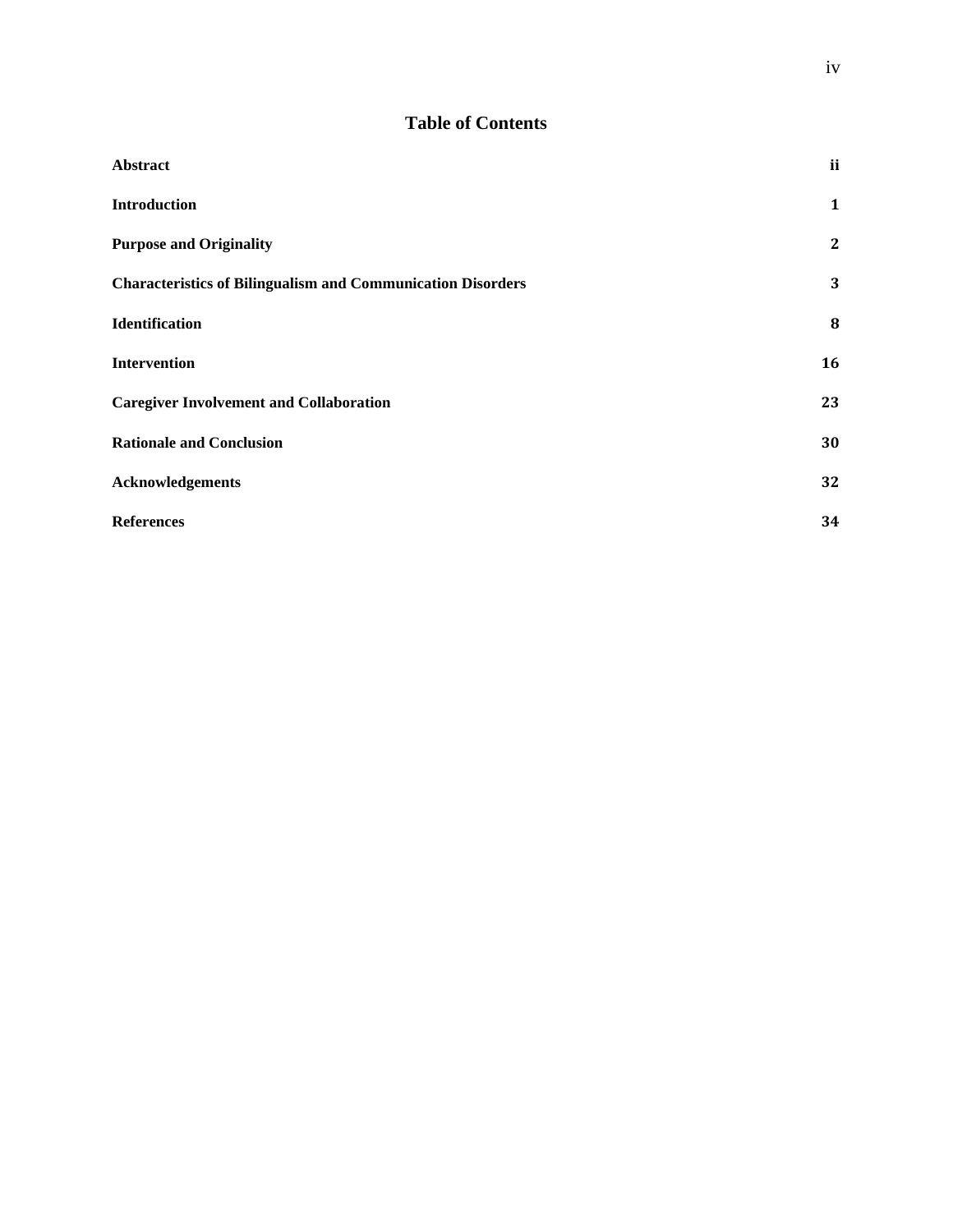#### <span id="page-5-0"></span>**Introduction**

 Clinicians from a variety of disciplines related to special education and therapy services learn extensively about the importance of personalized intervention based on a client's specific needs, skills, and preferences. The importance of this individualized intervention cannot be understated. Even in a population that possesses the same disorder or disability, symptomatology differs greatly between individuals. Without a doubt, this heterogeneity intensifies in a population that is multilingual and multicultural. This diversity is especially present within the United States, considering the current needs of the rapidly growing Latinx community, which is in great need of services that are appropriately tailored to the language, culture, values, and preferences of its members. Many Latino children who grow up in the United States are identified as dual-language learners (DLLs). These children are in the process of learning two languages, Spanish and English, between the home and classroom settings.

Additionally, many of these children can experience communication disorders of various etiologies, including disorders of language, articulation, phonology, and fluency, among others. In the field of speech-language pathology, there is an urgent need to identify and utilize evidence-based practices for the treatment of dual-language learners with communication disorders. While there is already a wealth of research that provides information regarding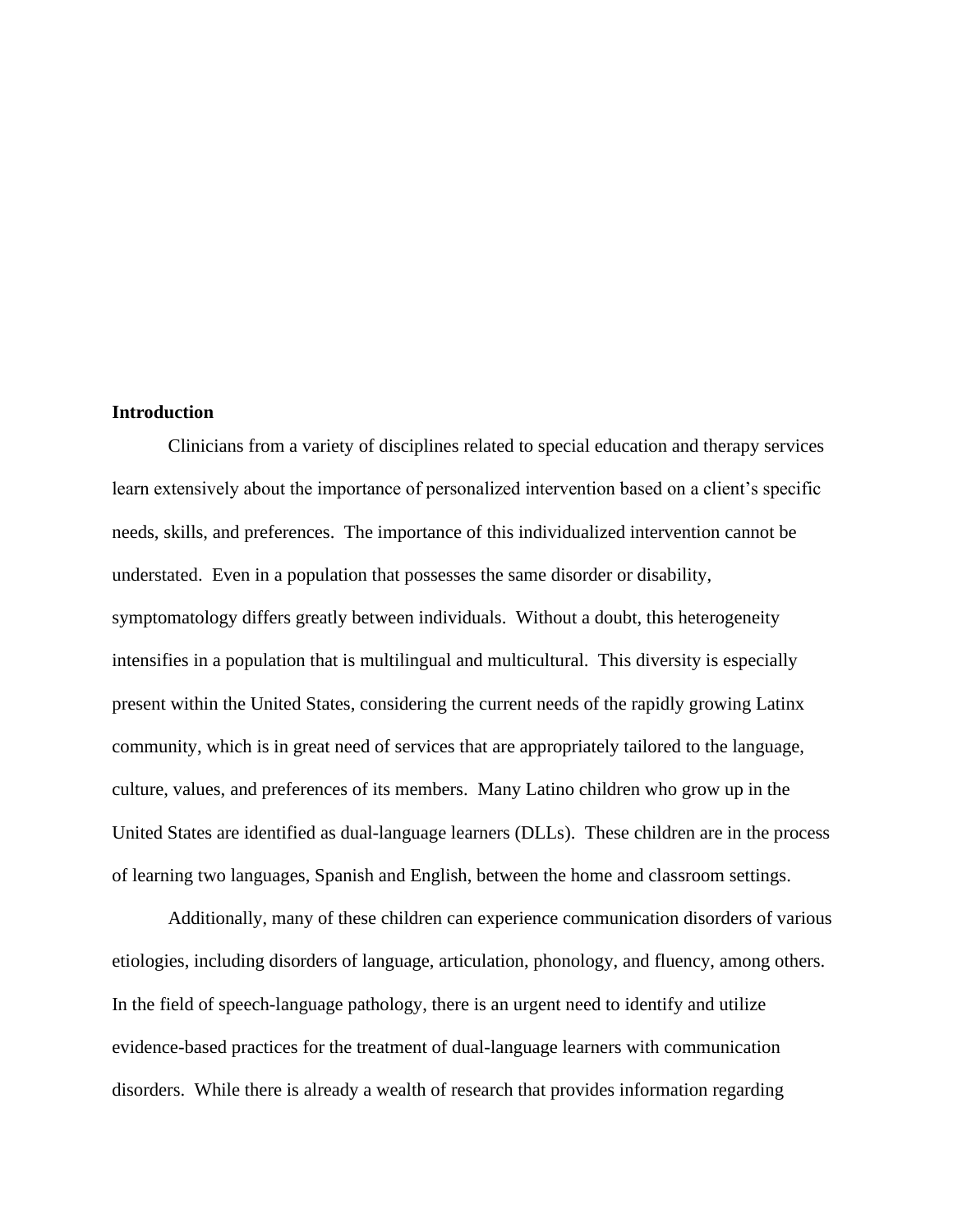potentially effective assessment and intervention strategies for this population, many speechlanguage pathologists (SLPs) are reluctant to implement these strategies for a variety of reasons, including feasibility, availability of resources, and lack of education on service delivery for diverse individuals, to name a few.

To address the needs of Spanish-English DLLs who have communication disorders, it is essential for SLPs and other clinicians in related disciplines to employ a combination of strategies, deemed promising or compelling by current research, to address the unique challenges presented by this population. Clinicians must adopt strategies that are relevant to key features of service delivery, including appropriate assessment, intervention, and caregiver involvement. Importantly, the gathered research suggests that a clinician is not required to be bilingual to deliver bilingual therapy.

#### <span id="page-6-0"></span>**Purpose and Originality**

 The relationship between new research findings and clinical practice is complicated and often paradoxical. Professional guidance calls for clinicians to utilize evidence-based practice that is well-researched and proven to be effective with a certain population. However, new research and new practices cannot be proven effective until they have been implemented on a broad scale. As stated by Petersen et al. (2017) with regards to dynamic assessment, SLPs are encouraged to use experimental yet promising strategies and identify further issues within them. While there is existing research that considers important questions surrounding bilingual speech therapy, there are fewer sources that call explicitly for the clinical application of these strategies.

There are, however, several resources available that provide explicit information and instruction for SLPs who are involved in the treatment of Spanish-English DLLs. These resources have certainly constructed a foundation of this thesis project; they are especially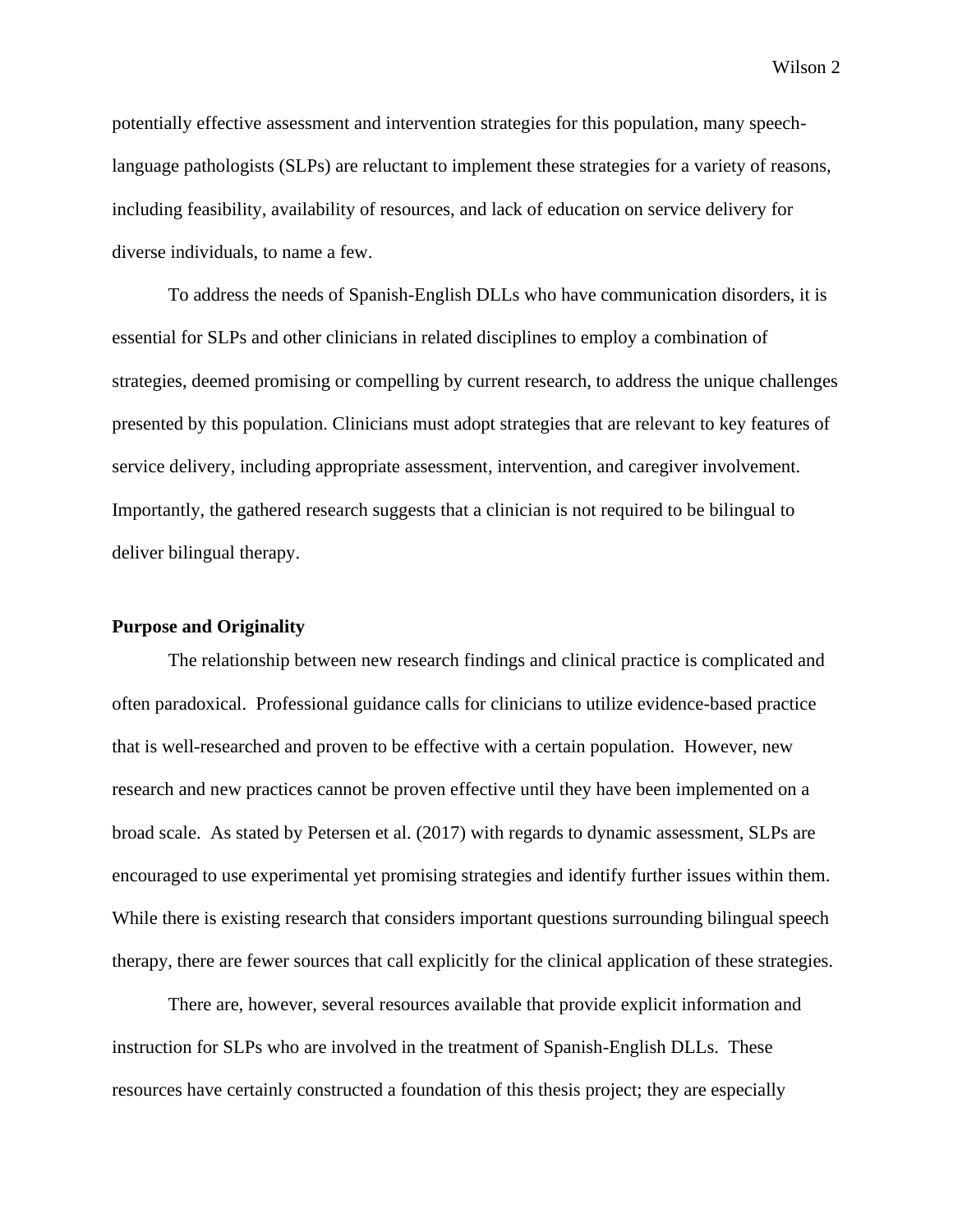beneficial for providing clinical recommendations and implications in the areas of assessment and intervention. However, very few of these articles describe specific goals for caregiver involvement, which is a key component of early intervention. The current project explores scholarly contributions to all three components of service delivery, including identification, intervention, and caregiver involvement. With these varying considerations in mind, SLPs, other professionals, and communication disorders students can gain a multifaceted, deeper understanding of the process of speech and language therapy for bilingual children.

 This thesis project closely examines clinical implications from a variety of academic sources and perspectives. I, along with many experts, recognize the importance of structuring intervention around the skills, available resources, and preferences of children and their families. Because this is of such significance, and due to the plethora of findings that make consistent clinical suggestions, the goal of this project is not simply in identifying research questions and areas of future investigation, but in locating promising strategies that must be incorporated into DLL speech therapy, even while research is still being conducted. Because the selection of intervention strategies is often an intricate process, the author is synthesizing study findings that focus on the components of intervention. Additionally, the present study advocates for a multidisciplinary approach that employs a variety of research-based methods. These considerations are used to collect research-based conclusions for future growth in speech therapy for DLLs.

## <span id="page-7-0"></span>**Characteristics of Bilingualism and Communication Disorders**

One of the most reliable methods of ensuring appropriate identification and clinical decision making for bilingual populations is to promote knowledge and understanding; in other words, greater clinician education promotes greater intervention success. Ignorance and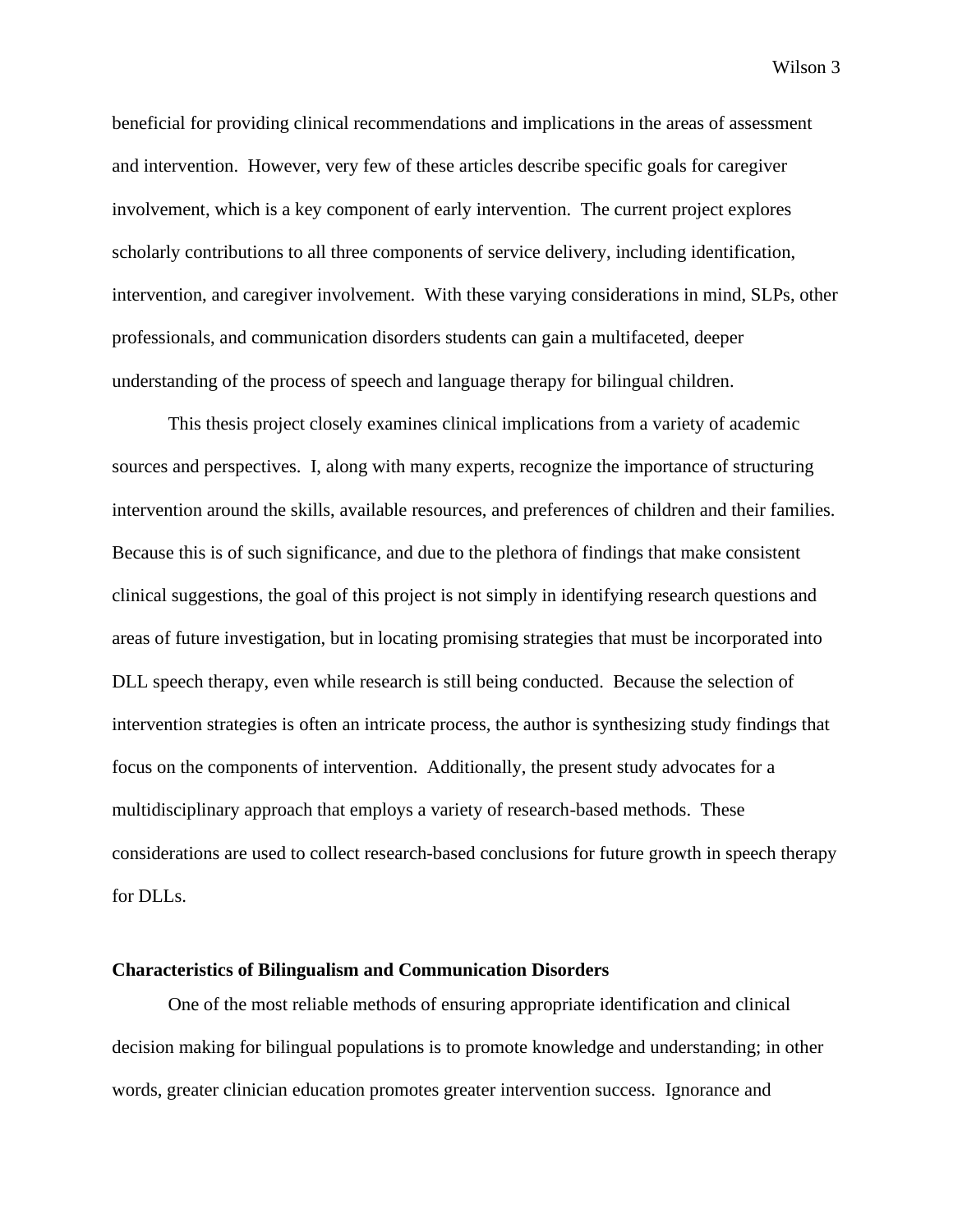misunderstanding often serve as stumbling blocks to the appropriate provision of services in the field of speech-language pathology within the United States. Truly, clinicians must be aware of key differences that exist between monolingual and bilingual populations to grasp the various ways that linguistic background will interact with language skills, cognitive processing, and overall behavior. To encourage education for clinicians in the field, several researchers have identified and presented information regarding key differences in bilingual populations.

One such article written by Hoff & Core (2015), titled "What Clinicians Need to Know About Bilingual Development" achieves this goal remarkably. Throughout the piece, the authors identify several components of bilingualism that SLPs must be aware of when engaged in clinical decision making. In fact, Hoff & Core identify nine concise conclusions to support clinicians in service delivery for bilingual children. These conclusions consider: the falsehood of language confusion and the ability of even young children to learn two languages at once; the influence of environmental heterogeneity and varying language exposure on language proficiencies; the importance of promoting learning and use of the native or first language; and the diagnostic measures (such as total vocabulary measures) that are most appropriate to bilingual children. Resources like this one crafted with the intention of educating and supporting clinicians in the process of service delivery to this incredibly diverse population are treasured resources that can yield greater understanding and therefore intervention success.

In a similar article from the *Journal of Communication Disorders*, Kohnert (2010) examines copious amounts of scholarly literature to craft a research article that serves as a resource for guiding clinical decision making. She explicitly details core targets of intervention for this population, explains how the process of learning two languages differs from that of just one, identifies areas for growth and increased understanding in treating DLLs within the field of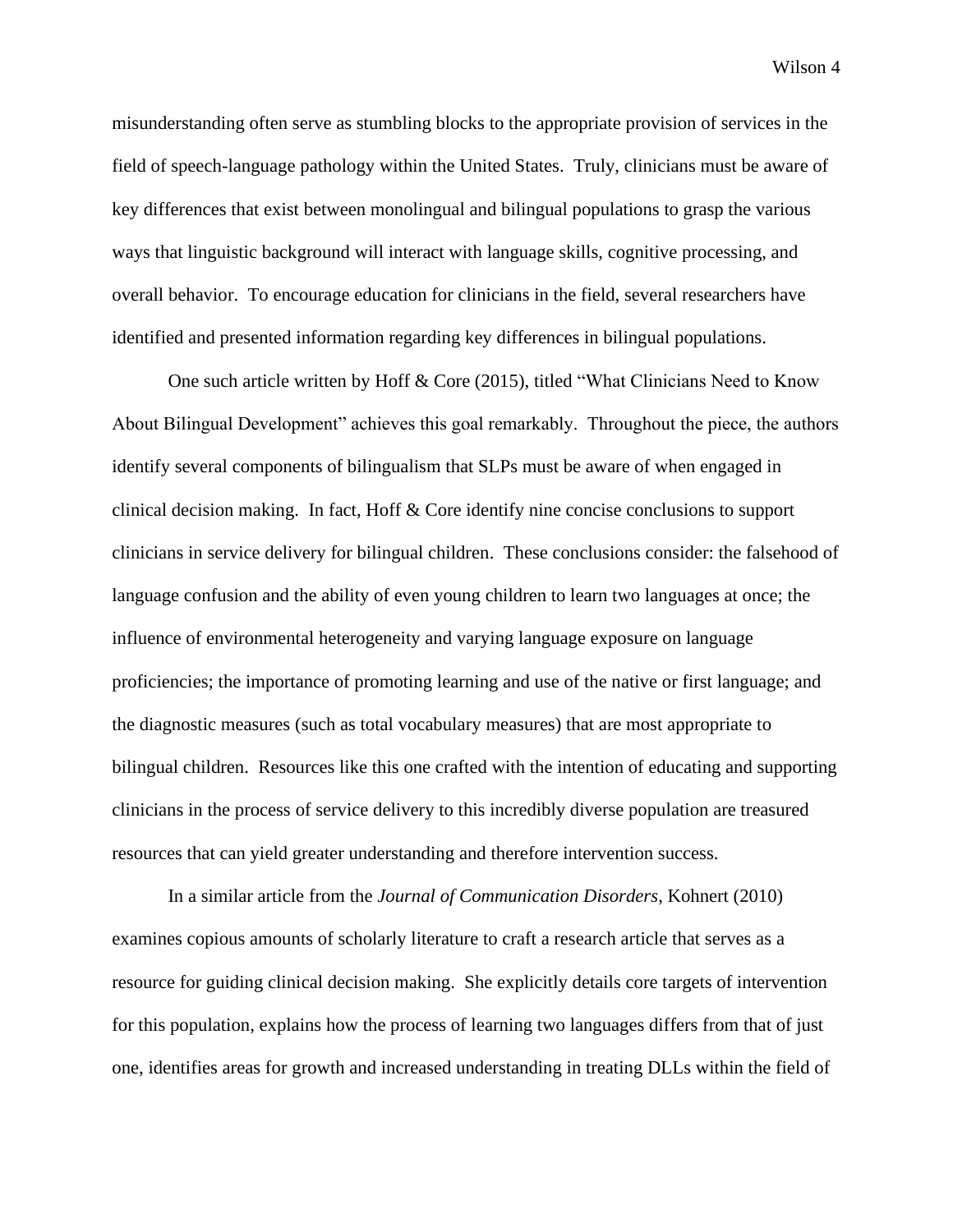speech-language pathology, and explains different approaches within the areas of identification and intervention for this population. Specifically, Kohnert describes characteristics of typically developing bilingual children and how these characteristics may impact bilingual children with primary language impairment, or PLI. Clinicians must be aware that "a bilingual environment does not, in and of itself, put children with underlying PLI at either an additional advantage or disadvantage relative to monolingual children with a similar disorder," (p. 461). Truly, this research article forms a strong foundation for continuing research on bilingual speech therapy and provides clinicians with an invaluable guide to bilingual intervention. While resources that provide explicit direction to clinicians are undoubtedly beneficial, SLPs must also be well-versed in the theoretical perspectives and developmental characteristics that justify the need for bilingual intervention.

An important factor to consider when planning intervention for DLLs is the language development of bilingual children. While it is certain that monolingual and bilingual children learn language very differently, there are many misconceptions surrounding the learning of two languages in early childhood. One of these misunderstandings is about a phenomenon called "language confusion," which is a typically used justification for the learning of only one language. In an article focused on dismantling ideas such as language confusion, Guiberson (2013) presents a theoretical framework concerning the development of language in bilingual children.

While the various hypotheses and theories are incredibly interesting to discuss, the most relevant portion of Guiberson's work discusses the evidence that counters arguments in favor of language confusion. According to Guiberson, there are several behaviors of bilingual children that reflect the absence of language confusion. First, the ability of infants to distinguish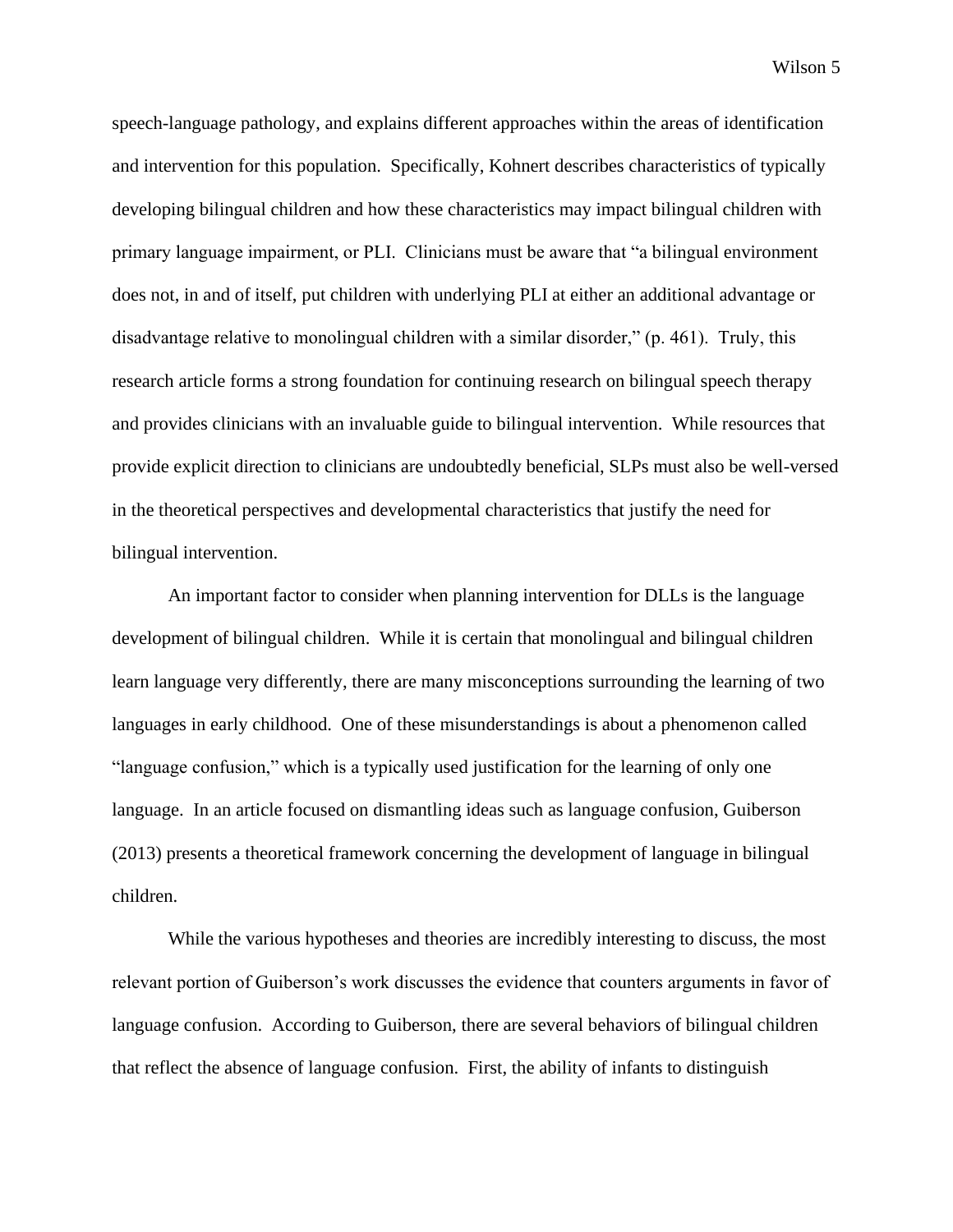phoneme systems of two languages indicates that "humans are innately wired to handle two or more languages" (p.8). Previous study within the field of communication disorders has discovered that infants display different nursing behaviors in response to exposure to different phoneme systems, indicating that babies discriminate between different languages and adjust their behavior according to the sounds systems that they hear.

Furthermore, Guiberson (2013) describes research that has determined the ability of bilingual toddlers to separate and use their first and second languages depending on who they are speaking with and the context of the interaction, suggesting that very young children can maintain separate growth and use of two languages. Another behavior, known as code-mixing, involves the use of both languages within a single utterance or phrase. This behavior is typical for bilingual speakers of all ages, and therefore is not a relevant concern justifying language confusion. Rather, code-mixing is a socially beneficial communication strategy that facilitates semantic awareness and bonding with other bilingual individuals. Finally, Guiberson describes cross-linguistic transfer as a bilingual phenomenon that not only dismisses the concerns of language confusion but confirms the benefits and usefulness of bilingual therapy.

Cross-linguistic transfer is a complex process by which bilingual individuals learn linguistic concepts for one language through the use of another language. According to Guiberson (2013), "cross-linguistic transfer is bidirectional" and "is important in the current conversation because it indicates that bilinguals are capable of not only adequately separating and organizing two languages, but they are also capable of coordinating the transfer of knowledge from one language to the other" (p. 9). Importantly, these skills have also been noted in children with disabilities, demonstrating that bilingualism is not restricted to typically developing populations that do not require services from SLPs in the United States. Children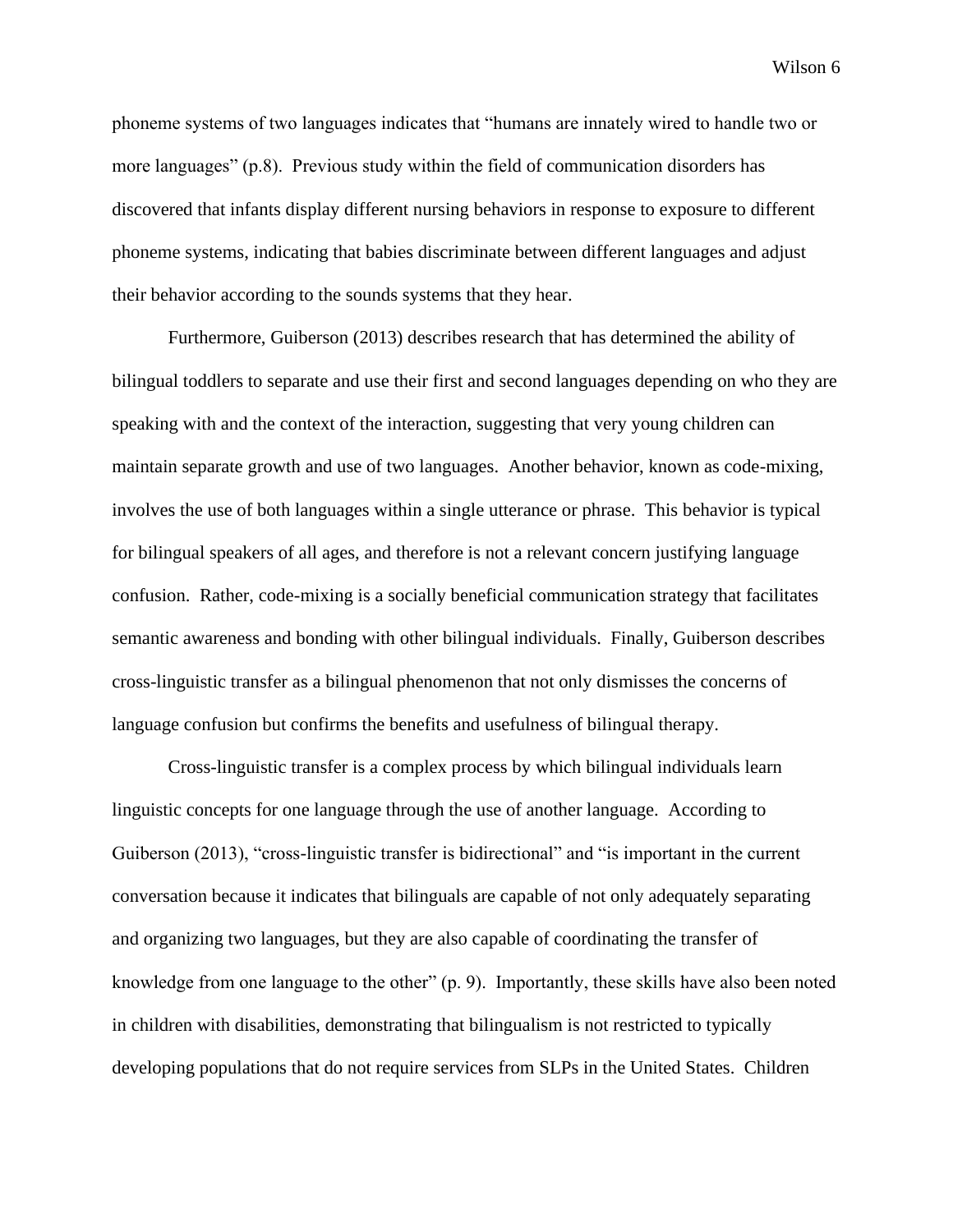who are exposed to two languages on a regular basis should therefore have access to services in both languages, regardless of developmental progress or age.

The theoretical framework for bilingual development and its application to bilingual speech therapy, while relatively new in the context of the literature, is solid. These developmental concepts are well-researched and provide broad clinical application, despite the incredible diversity and individuality that exist within the population of Spanish-English DLLs. In fact, many of these conclusions apply to bilingual speakers of a variety of languages, making them nearly universal. Guided by adequate background knowledge of bilingual development and characteristics, clinicians are more appropriately equipped to begin the process of identification for DLLs with communication disorders.

It should be noted that the research included in this thesis primarily focused on bilingual children with what is now called Developmental Language Disorder by the American Speech-Language Hearing Association (ASHA). However, certain discrepancies in the terminology used by the literature exists. Within this research, various terms may be used to describe the same symptomatology, which describes a language disorder that occurs in the absence of factors or deficits related to development, cognition, or other skills. In remaining consistent with the research being cited, terminology used in this thesis for this type of language disorder include specific language impairment (SLI), primary language impairment (PLI), and language impairment (LI). While some research focuses on different populations within DLL groups (such as children with speech sound disorders or caregivers of DLLs), studies of language impairments are particularly useful for establishing evidence-based practices in bilingual speech and language therapy because researchers can observe the complex interactions between language input, language impairment, and other deficits that may occur within the population.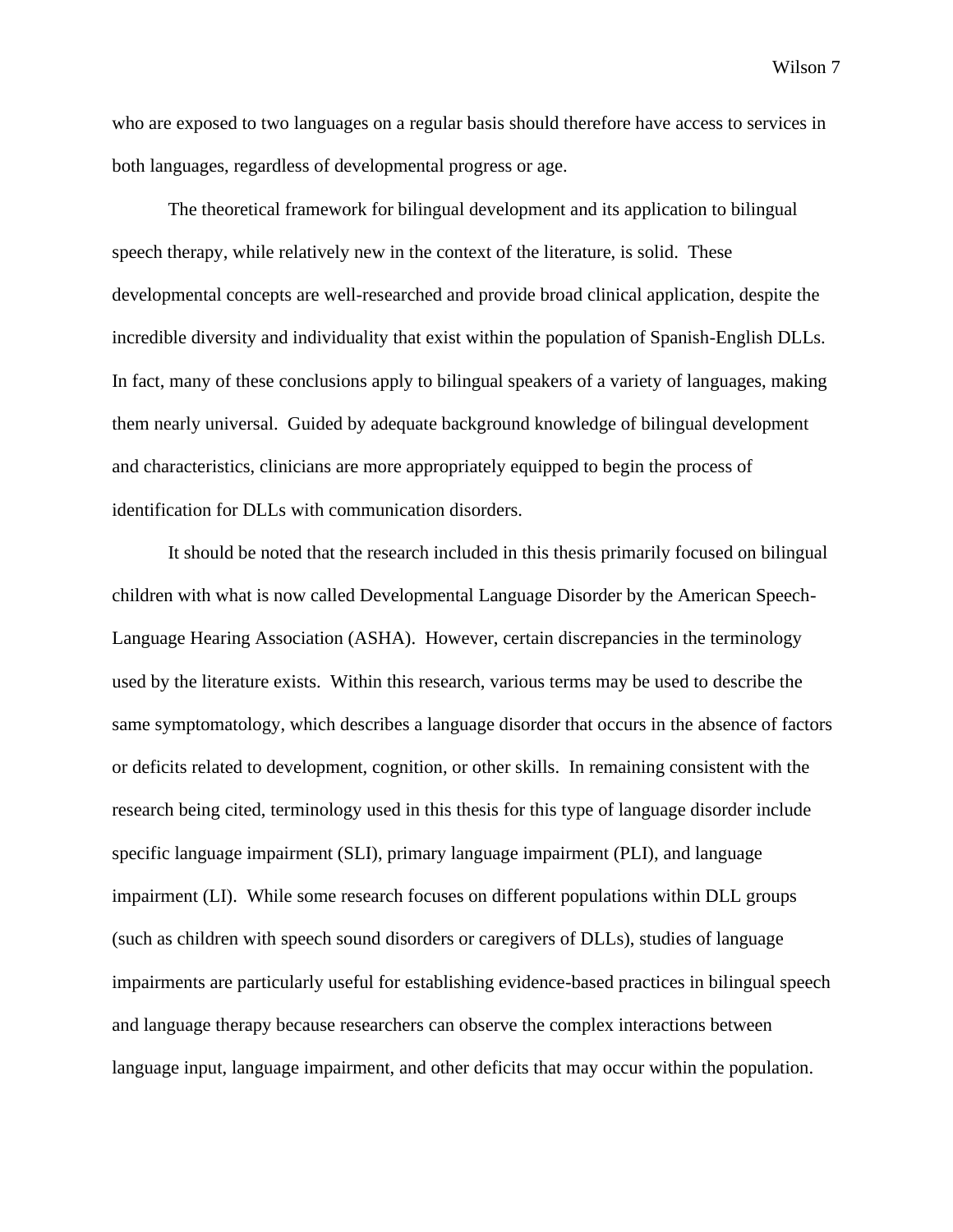### <span id="page-12-0"></span>Identification

 In early childhood intervention, it is essential that children who have communication disorders be identified as such so they can begin receiving treatment as soon as possible. The first step of the identification process is screening, which is typically administered broadly within a population; the results of a screener may warrant the second portion of the identification process, which is assessment. Assessments within the field of speech-language pathology are invaluable resources because essentially, they indicate the presence or absence of a disorder, resulting in a potential diagnosis. Assessment information guides clinical practice and decisionmaking, and therefore has wide implications within the field. There are three general assessment types: norm-referenced, criterion-based, and authentic. Norm-referenced standardized assessment is a highly reliable measure that compares an individual's scores to the standardized scores of peers. Despite this reliability, this type of assessment is not ideal for the identification of dual-language learners because the "norm" does not account for cultural and linguistic differences. Criterion-based assessment measures a child's proficiency in certain predefined criteria, and while it is not as rigid as norm-referenced methods, it still is not preferred for diverse populations. The third type, authentic assessment, includes a method known as dynamic assessment (DA) and is widely considered adequately culturally appropriate and individualized because it measures a child's ability to learn, or modifiability.

As novel or unconventional as dynamic assessment may be, research has consistently found this method to be reliable and valid for distinguishing differences from disorders in bilingual children with communication disorders. In a qualitative analysis evaluating the effectiveness of the Dynamic Assessment of Preschooler's Proficiency in Learning English (DAPPLE), Hasson and colleagues (2012) justified the use of DA as it is based upon the theory of the zone of proximal development (ZPD) established by Vygotsky. The ZPD is a theory of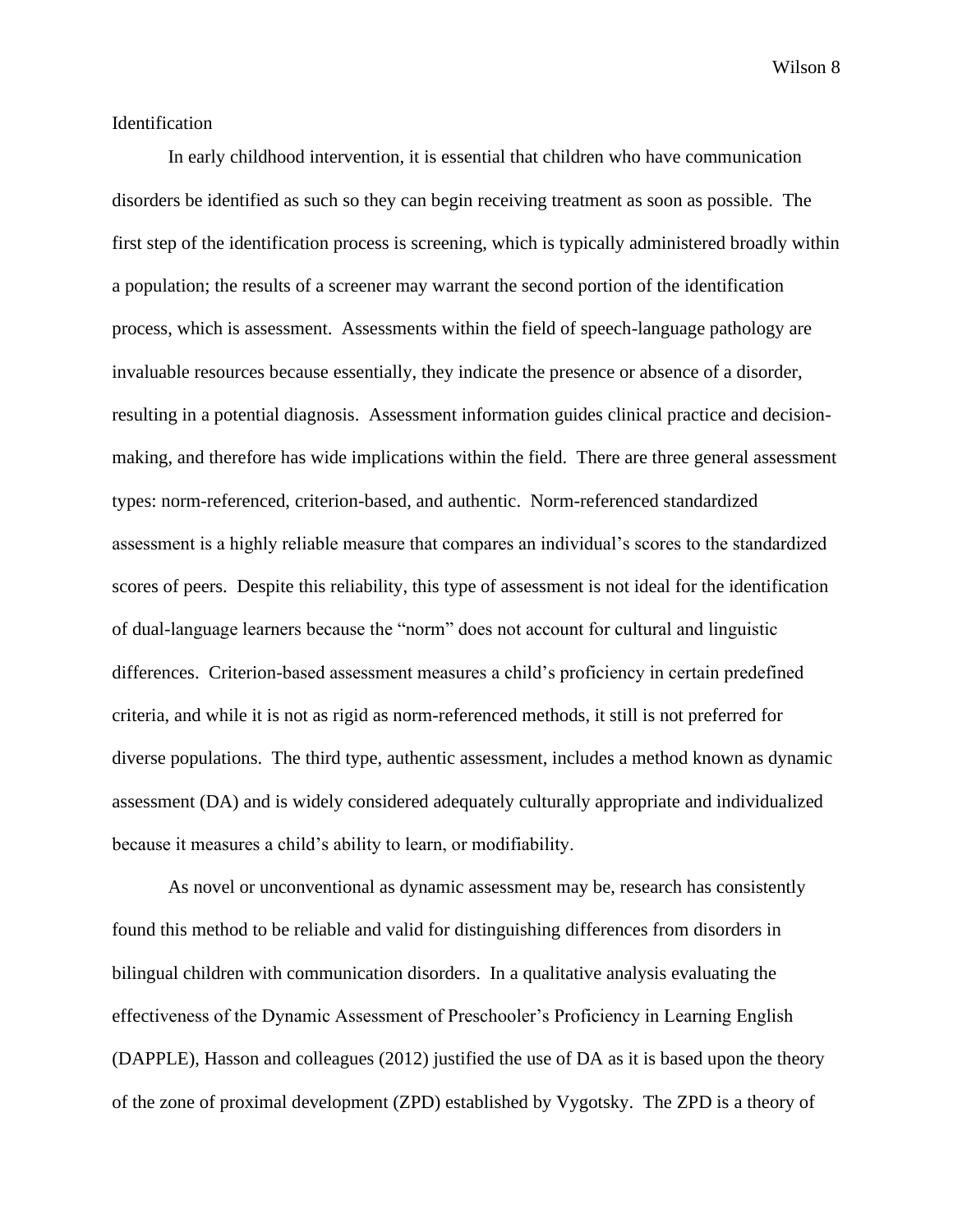child development which proposes that children best learn within a specific range of skills; these skills are not so easy that they are nearly automatic to achieve, nor are they so difficult as to require assistance from others. Vygotsky's work is revolutionary to the study of child development and has influenced several instructional and therapeutic techniques, such as scaffolding. Not only is DA securely based upon a renowned theoretical framework, but it serves as a true measure of a child's modifiability. Concerning bilingual populations, the DAPPLE is considered valid by Hasson et al. because of its ability to determine the presence of a language disorder outside the context of a bilingual environment; in other words, this assessment method is sufficiently sensitive to discern differences from disorders in bilingual populations.

While dynamic assessment is heavily emphasized within research for young Spanish-English DLLs, research about DA advocates for greater usage of general within-child measures. While standardized assessments compare children with their normative peers, within-child measures seek to determine the presence or absence of underlying factors contributing to communication disorders. As explained by Petersen and colleagues in 2020, with respect to standardized vocabulary measures, "norm-referenced and other static vocabulary assessments tend to focus on measuring the words a child already knows. Therefore, these tests do not assess the mechanism whereby children acquire the majority of their vocabulary" (p. 145). Additionally, Petersen et al. (2020) explain that by emphasizing previously known vocabulary, standardized assessments introduce bias that may lead to misidentification, particularly in populations affected by low socioeconomic status or English language proficiency factors (p. 145). While DA and other forms of within-child comparisons are not widely accepted as sufficient evidence for the presence of a communication disorder, clinicians must utilize these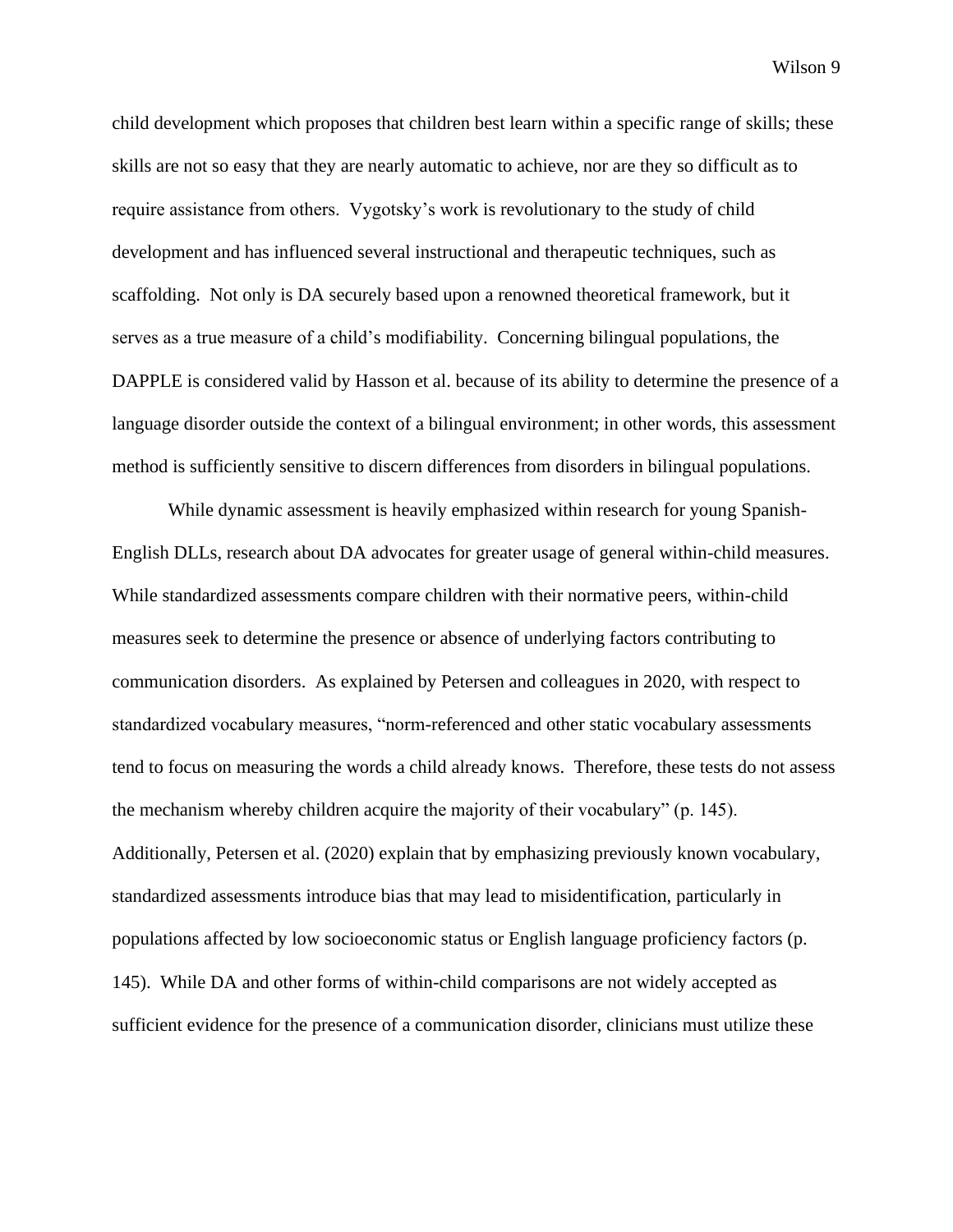measures to account for individual differences that are not represented in the normed population upon which standardized assessments are constructed.

Despite research concerning DA being well published within communication disorders and special education literature, this form of diagnostic testing is not often used due to its lengthy and labor-intensive process for SLPs. With this problem in mind, Petersen et al. (2017) determined whether it was possible to condense the DA process and create standards, thereby making it more accessible. To make this determination, the researchers created a shortened DA process that employed the essential "test-teach-test" method, recorded data associated with both English and Spanish use, measured participants' narrative storytelling skills, and based results on standards previously determined in former research. The primary findings of Petersen and colleagues (2017) indicate that a condensed, standards-based version of DA may prove beneficial in identifying and assessing language impairments (and possibly other communication disorders) in children with diverse cultural backgrounds (p. 993). Although the DA process certainly requires further improvements, SLPs are encouraged to utilize this method due to its relevance for DLLs and to identify areas of needed growth.

Although DA is beginning to undergo development into a more feasible and accessible assessment tool, the validity of DA is often questioned by entities such as public schools or insurance agencies. In other words, DA results are often not sufficient to justify the need for speech therapy services. To combat these challenges, Castilla-Earls et al. (2020) published an article detailing recommendations for SLPs in the area of assessment for dual language learners. Among the multiple beneficial pieces of advice is the recommendation of a converging evidence approach, in which "the clinician weighs the different points of evidence based on multiple measures to make a decision in the context language and educational experiences" (p. 1125).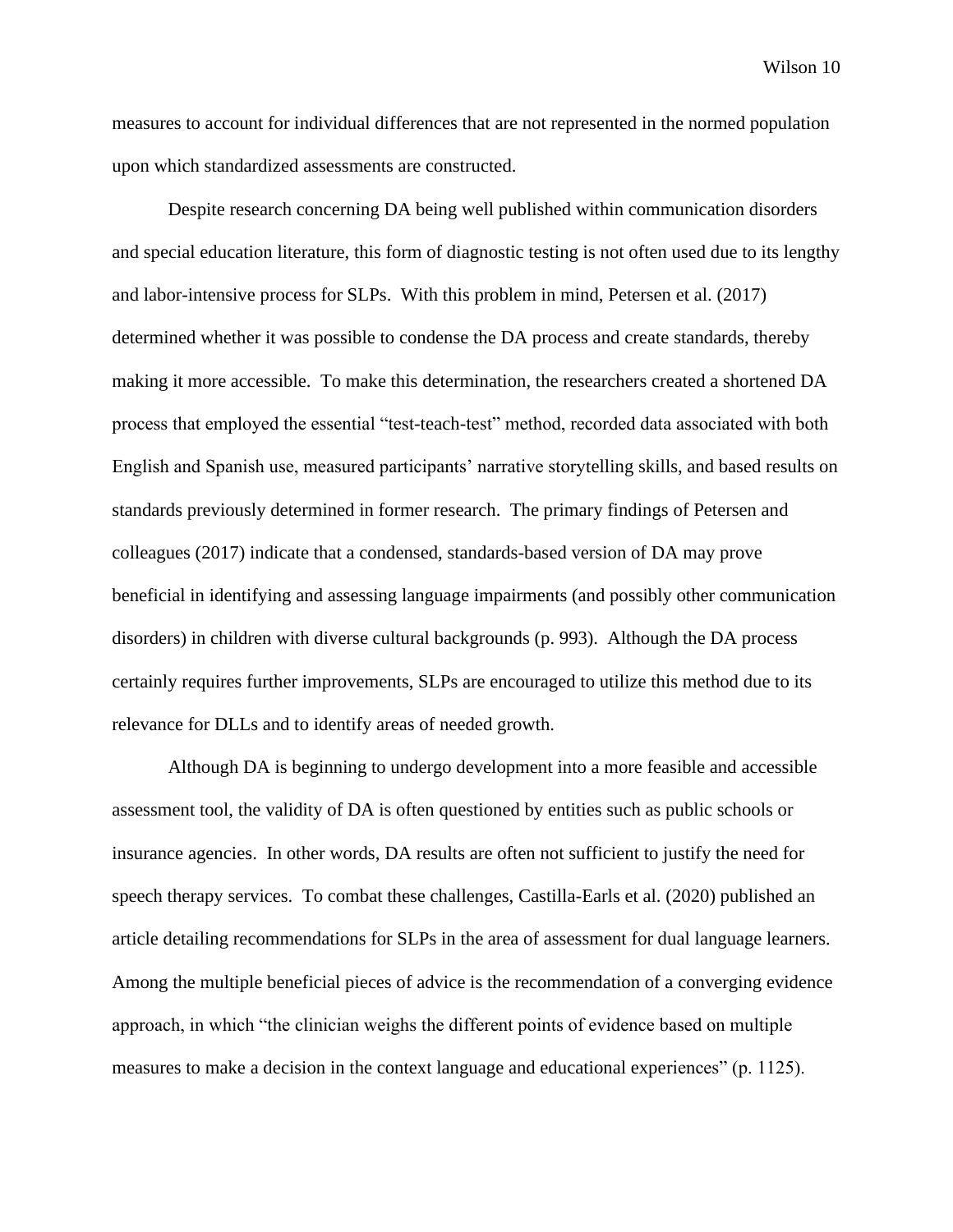While this method is recommended for even monolingual clients, a converging evidence approach would certainly provide the clinician with information that provides a well-rounded view of the client. Castilla-Earls et al. explain that useful measures included in converging evidence may be formal assessments, learning potential measures, samples of language and speech, and results of interviews or questionnaires, for example (p. 1125).

Utilization of various methods of comparison is appropriate for use within a converging evidence approach. In the previously mentioned research article by Kohnert (2010), dynamic assessment is mentioned as one of two key identification methods recommended for clinical use. Clinicians should be aware that dynamic assessment and limited training tasks, the other method mentioned by Kohnert, are examples of within-child comparisons. Within-child comparisons measure change as a result of explicit instruction. However, there are other approaches that compare bilingual children with their peers. According to Kohnert, these children can be compared with their monolingual peers with PLI, as these groups may experience similar language deficits. Bilingual children with PLI can also be compared to their typically developing bilingual peers; this type of comparison yields understanding of how primary language impairment manifests within bilingual children and contrasts children's existing language abilities. While there is an increased focus on dynamic assessment in the current literature, a converging evidence approach certainly requires the careful and appropriate use of these various types of comparisons.

While formal, norm-referenced assessments are usually preferred in the diagnosis of speech and language disorders, the fact remains that these assessments are often inappropriate for minority populations who possess cultural and linguistic differences. According to Kohnert (2010), static measures consistently fail to consider the varying levels of proficiency across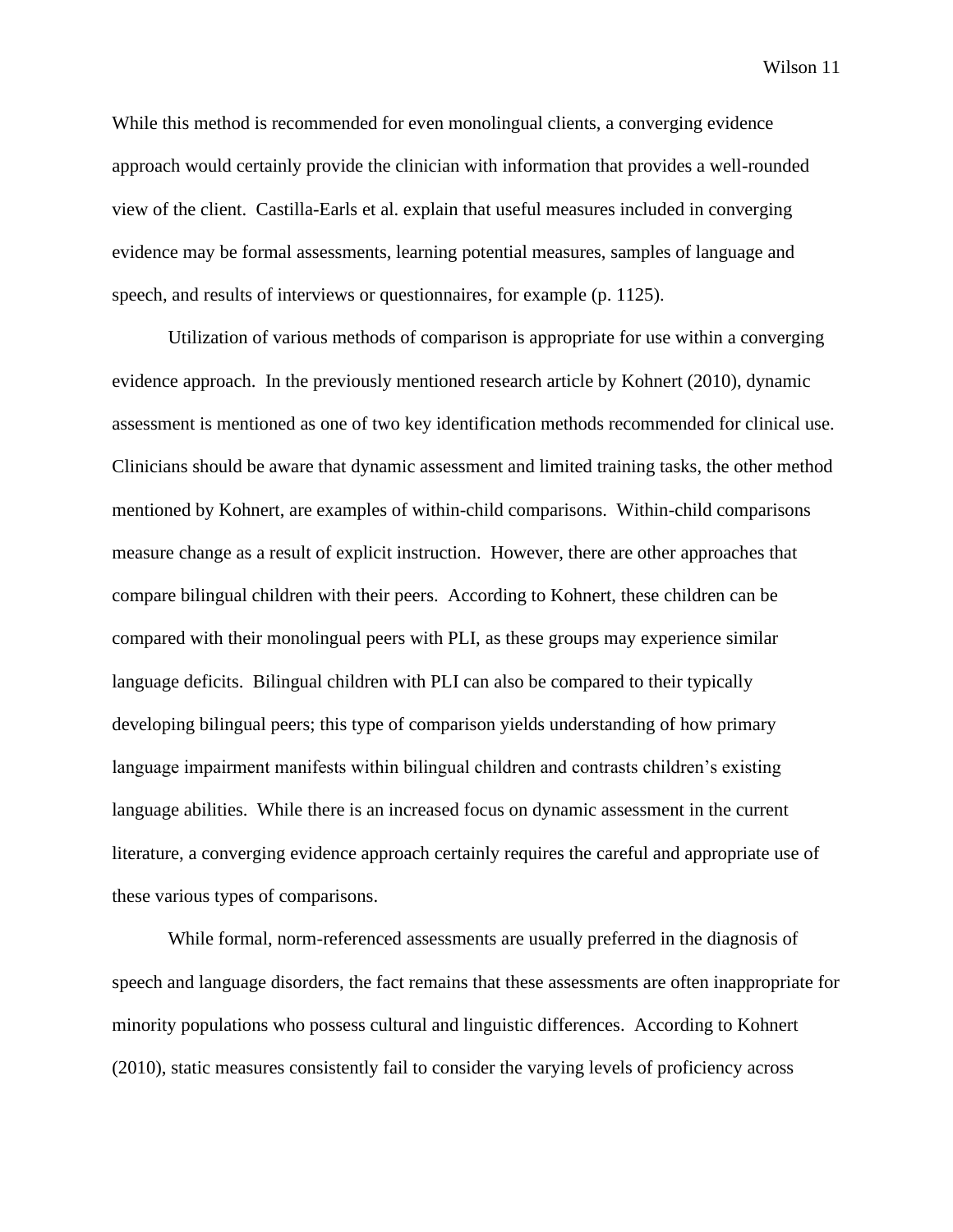languages that is a key attribute of typically developing bilingual children. However, one formal assessment measurement, the Bilingual English-Spanish Assessment (or BESA), is designed to diagnose young DLLs who have suspected language impairment (LI). Several researchers have examined the validity and reliability of this diagnostic tool, including Fitton and colleagues in a 2019 study, titled "Psychometric Evaluation of the Bilingual English-Spanish Assessment Sentence Repetition Task for Clinical Decision Making." The BESA was indeed found to be valid in measuring grammatical abilities of young Spanish-English DLLs and is therefore earmarked for proper use in diagnosing language disorders for this population. This is of great significance, because the BESA provides one of the very few reliable and valid standardized measures currently available for use within the field of communication disorders.

The BESA, fortunately, functions in a similar manner as other assessment measures. Many types of assessment tools include subtests which can be administered independently or with other subtests. Condensing and combining various subtests within one assessment protocol enables a clinician to simplify and individualize the assessment process. One subtest within the BESA protocol is concerned with sentence repetition and is often used independently to make diagnostic determinations. According to Fitton et al. (2019), the sentence repetition task specifically possesses validity in the areas of measuring Spanish and English morphosyntactic skills and provides accurate scoring scales. As such, this is a formal assessment option that can be included within a converging evidence approach, along with dynamic assessment and other measures.

An additional assessment measure that may appropriately serve in diagnosis of Spanish-English dual language learners is a nonword repetition task. Nonwords are typically used in clinical settings to assess or improve a child's articulation or phonological abilities. This method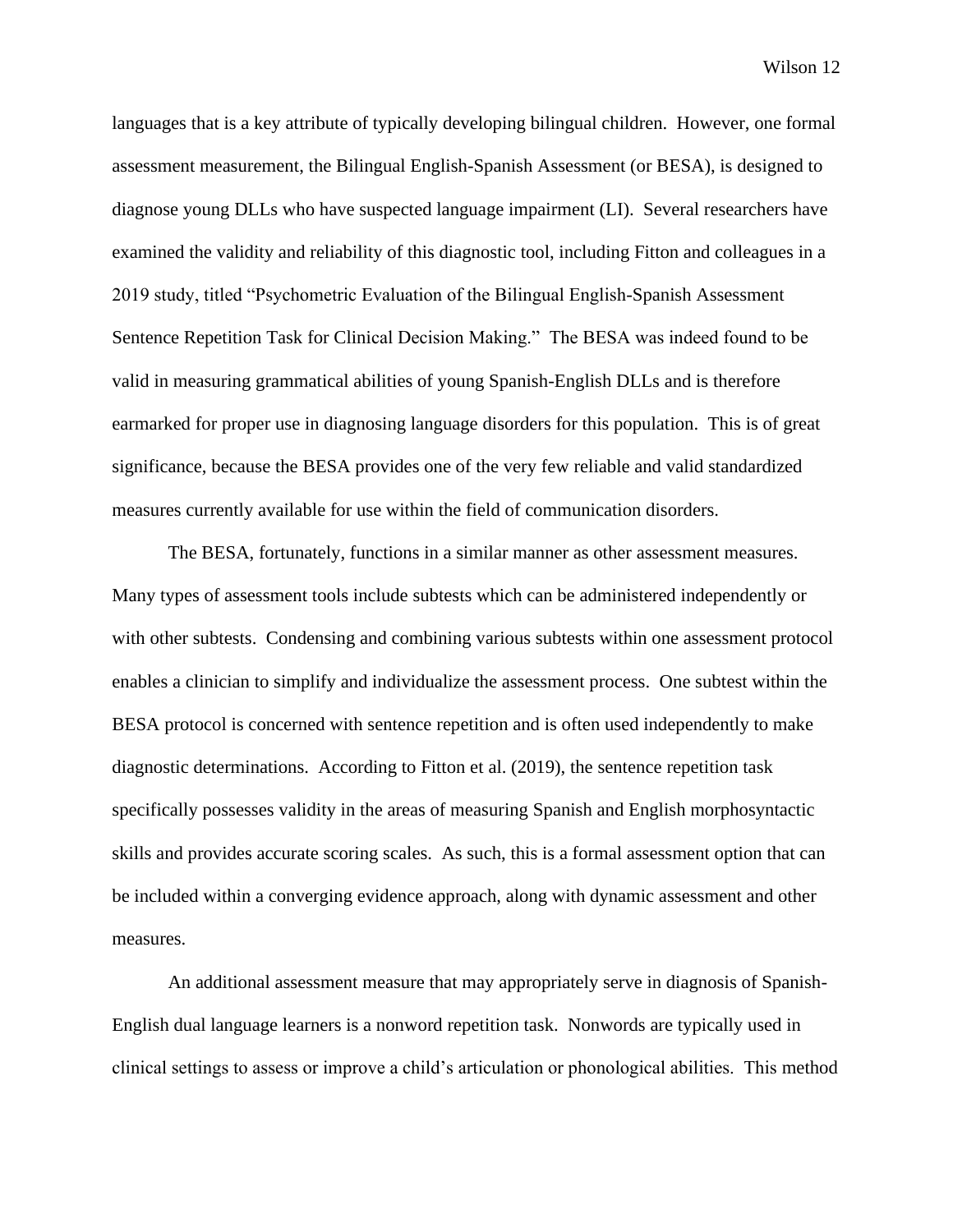is promising because it does not require specific vocabulary or conceptual knowledge to complete. The isolation of phonological and articulatory abilities is particularly useful, as phonology can be identified as a "building block" of language acquisition. Simon-Cereijido utilized nonword repetition tasks using phonemes in English and Spanish to assess bilingual dual language learners (2010). Certainly, this approach may be particularly promising within a converging evidence approach, as formerly mentioned, and highlights the importance of considering differing levels of language proficiency when assessing bilingual children.

Indeed, despite broad usage or widespread clinical knowledge, a variety of appropriate assessment methods have been evaluated or created within recent years. In 2016, Kapantzoglou and colleagues evaluated the sentence-repetition and morphology-elicitation tasks of the Spanish Screener for Language Impairment in Children (SSLIC). The researchers determined that these measures were valid in differentiating Spanish grammaticality skills between typically developing children and children with primary language impairment. While Kapantzoglou et al. examined a screener, which is not an appropriate tool for the formation of a diagnosis, the researchers have demonstrated the usefulness and accuracy of this measure. Therefore, the SSLIC has potential for use within a converging evidence approach, for initial evaluations of grammar abilities, and for screening children who speak primarily Spanish.

Throughout the assessment process, cultural and linguistic considerations are incredibly essential. Clinicians must exercise extreme care when diagnosing individuals from different backgrounds; minority populations are simultaneously over- and under-represented in special education and early intervention due to confusion between a *disorder* and a *difference*. Differences are simply varying ways of communicating that have no relation to a pathology, while disorders are diagnosable and must be addressed through intervention that prevents future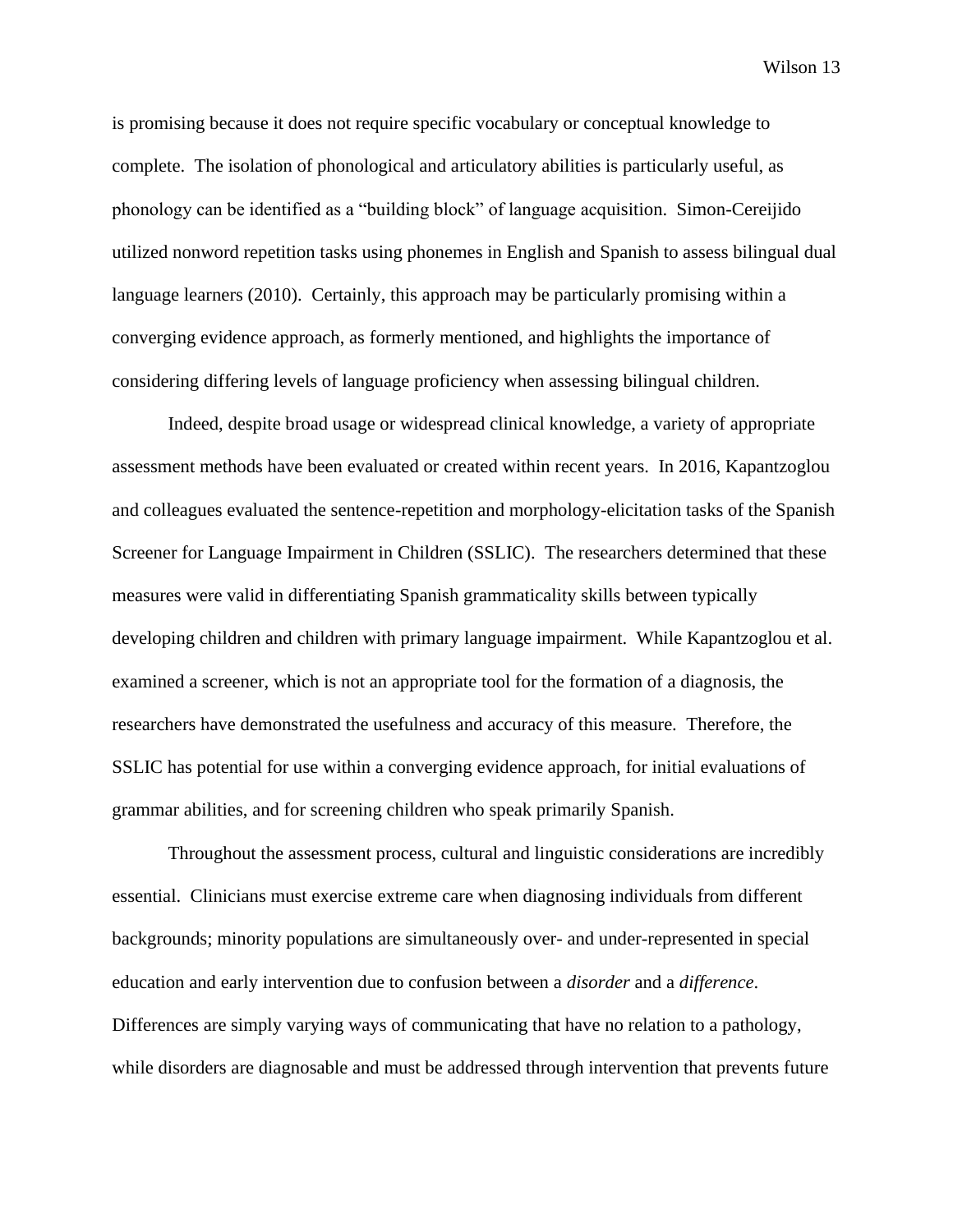and further deficits. The complex issue of misdiagnosis is further described in a research article by Kraemer & Fabiano-Smith (2017), which illuminates systematic discrimination in schoolbased speech-language pathology that leads to the misdiagnosis of language disorders in Latino children (p. 350). While this disparity is likely unintentional, it begins with the education of SLPs and therefore must be amended with specific training and education concerning bilingual speech therapy. Kraemer & Fabiano-Smith contend that SLPs must utilize both languages and a variety of standardized and non-standardized measures to prevent confusion between a lack of English proficiency level and a language disorder.

One resounding recommendation that is emerging from research concerning the assessment of Spanish-English DLLs who have communication disorders is the use of both languages during the assessment process. Theories of bilingual language development (Guiberson, 2013), as well as research detailing unique qualities present in this population (Hoff & Core, 2015; Kohnert, 2010) demonstrate that these children must be assessed differently from their monolingual peers because there are intrinsic differences within the language systems of monolingual and bilingual children. Because bilingual children may have different proficiencies in their different languages, the only sure way to gain accurate insight of a child's true linguistic abilities is to assess both languages. Furthermore, assessment in both languages can immensely decrease the impact of misidentification in this population. Language disorders, cognitive deficits, fluency and voice abnormalities, and potentially even speech sound disorders will exist within both languages used by a bilingual child (Peredo et al., 2018). Therefore, by evaluating a bilingual child's linguistic abilities across both languages, SLPs determine whether assessment results indicate the presence of a true communication disorder or simply a difference or delayed acquisition of the second language.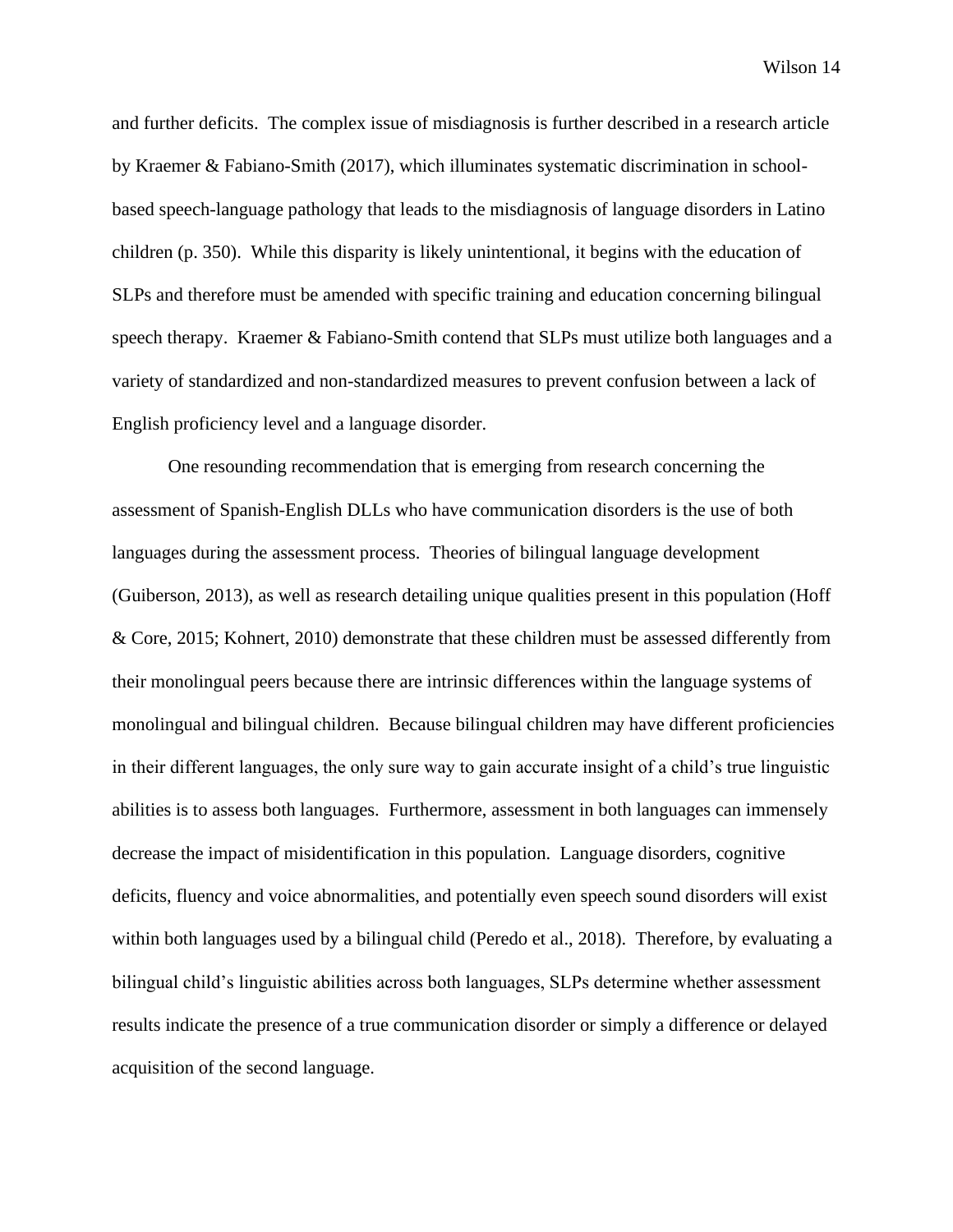While much of the existing literature is concerned with the identification of language disorders in the population of young DLLs, these children may also present with speech sound disorders, another type of communication disorder that includes articulation and phonological disorders. These disorders may be more straightforward, to a degree, to diagnose. Yet, clinicians must still have access to clinical recommendations that guide appropriate assessment. In 2019, Scarpino and colleagues identified two separate measurements that may be used to evaluate a bilingual child's phonological abilities in each language in the absence of standardized measures that have been normed on a bilingual population. These measures included phonological mean length of utterance (pMLU) and proportion of whole-word proximity (PWP) (Scarpino et al., 2019). Using these measures, clinicians can identify and diagnose speech sound disorders. Again, the key to appropriate identification is to ensure that the child experiences difficulties in both languages, and in this case, both phonological repertoires. Because Spanish and English are quite similar phonologically, speech sound disorders should rarely be misdiagnosed, given that the appropriate considerations of home language environments and individual language abilities are considered.

SLPs certainly must make several careful considerations in the process of appropriate diagnosis for bilingual children. Clinicians should utilize a converging evidence approach that includes a variety of assessment measures and perspectives of other individuals in the child's life in order to gain both narrow and broad understandings of the child's language abilities. In recent years, several promising approaches have been identified and further developed, including dynamic assessment, nonword repetition tasks in Spanish and English, the Bilingual Spanish-English Assessment (BESA), and other previously mentioned language or phonological-based assessment measures. Assessment should undoubtedly occur in both languages that the child is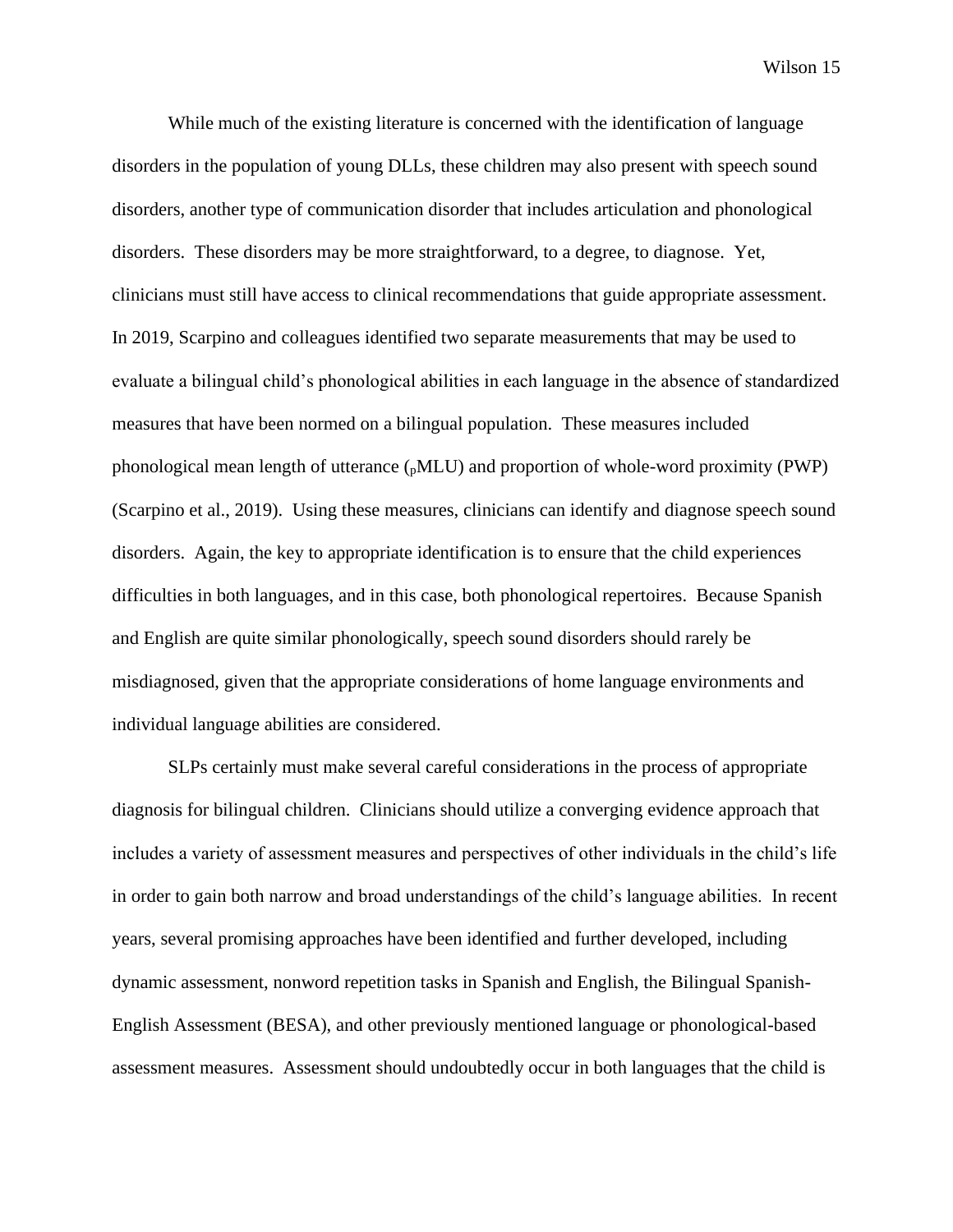exposed to so that proficiencies in each language may be discovered. Finally, clinicians must be cognizant of the various differences that exist in language acquisition for bilingual children as compared to their monolingual counterparts. Indeed, identification is a multifaceted process that requires clinically proficient and culturally sensitive SLPs. Accurate identification, however, is absolutely critical for this population and must be sought to maintain proper provision of services.

#### <span id="page-20-0"></span>**Intervention**

While individualization begins with assessment methods, it does not stop there. One of the main concerns in service delivery for dual language learners (DLLs) is the language of intervention. For Spanish-English bilingual children with communication disorders, a plethora of evidence has been gathered that suggests a bilingual approach is beneficial. In a 2015 article from *Seminars in Speech and Language*, Simon-Cereijido comments explicitly on the researchbased findings about benefits of bilingual intervention for DLLs. The use of both languages in intervention encourages growth in both languages; Spanish instruction maintains the home language while English serves the student in school scenarios. Findings in mean length of utterance in words  $(MLU_w)$  and receptive vocabulary scores conducted pre- and postintervention reveal that instruction in both languages provides support for overall growth in pragmatic, semantic, and lexical skills. Furthermore, Simon-Cereijido encourages Englishspeaking monolingual SLPs to collaborate with teachers, parents, and other trained professionals that can aid with the Spanish-language aspect of service delivery, demonstrating that bilingual language intervention does not necessarily exclusively require bilingual SLPs.

One concern that is often mentioned in terms of promoting bilingualism is the decreased learning of English. In the United States, most Latino and Spanish-speaking children begin to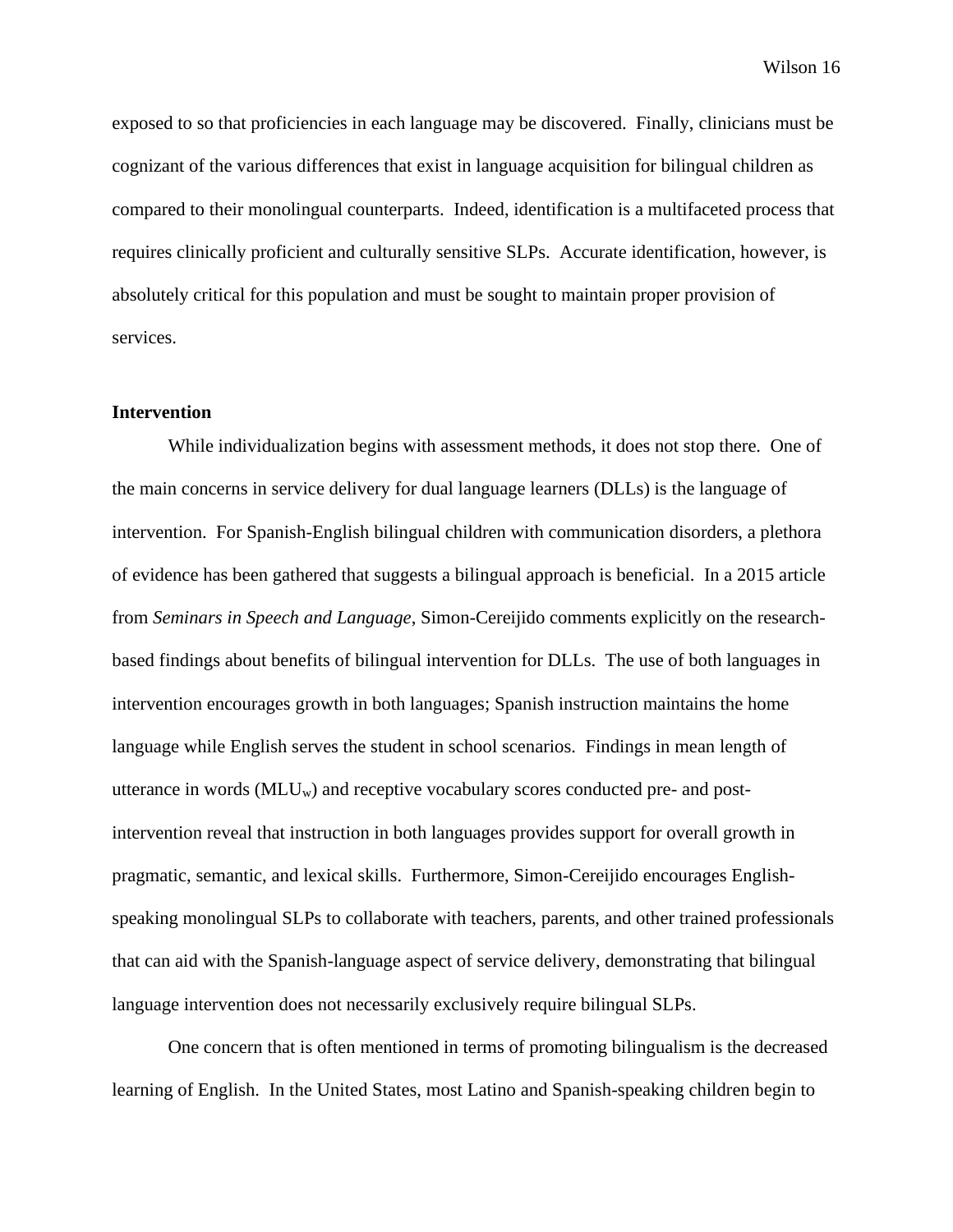learn English as they enter preschool. Additionally English is associated with academic and social success, deeming the language necessary to learn for future achievement. However, research indicates that bilingual intervention not only maintains both languages but promotes growth in both languages. This phenomenon occurs due to cross-linguistic transfer, which was earlier discussed, and demonstrates the concept of interdependence between the two languages.

In 2012, Guiterrez-Clellen and colleagues examined English (or L2) development in bilingual children with specific language impairment (SLI). To accomplish this, the researchers measured progress in children's mean length of utterance in words  $(MLU_w)$  and in morphemes (MLUm), total number of verbs (TNV), and number of different words (NDW) over the course of various interventions. Data were collected from three separate experimental groups, including a control group, a bilingual intervention group, and an English-only intervention group. Unsurprisingly, Guiterrez-Clellen et al. discovered that the bilingual intervention yielded greater and more rapid growth in the children's English-language abilities. Not only does this study contribute to the growing research base that is establishing bilingual intervention as evidencebased practice, but it also supports theories of cross-linguistic interdependence: "Spanish MLU predicted growth in both  $MLU_w$  and  $MLU_m$  measures in English obtained from the child's spontaneous language samples" (p. 73).

It is certainly true that bilingual speech therapy has well-researched merits for a child's linguistic development. Yet because so few SLPs are equipped to deliver this form of therapy, it is equally important to acknowledge the detrimental effects that may occur due to a lack of support for the native language (Spanish, in this case), or L1. Durán et al. (2016) provide astonishing evidence concerning the dangers of L1 attrition, explaining that "limiting natural communication in a child's home environment can profoundly affect the parent-child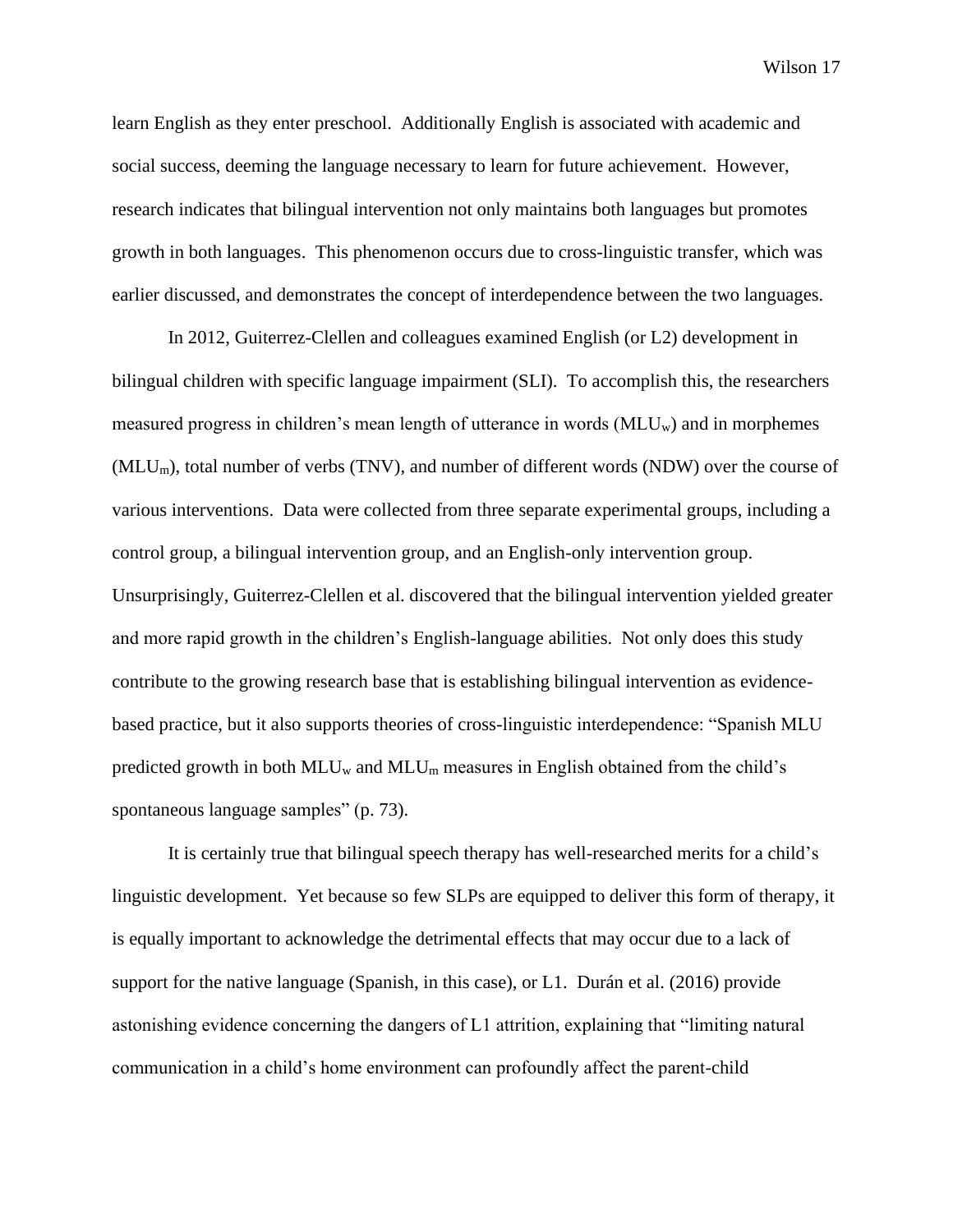relationship as well as areas of communication" (p. 348). Because the linguistic environment in Latino households is typically composed of Spanish-only usage, bilingual intervention may well be the only method of facilitating in-home communication and involvement in the cultural community (Simon-Cereijido et al., 2013). Furthermore, SLPs who counsel the families to abandon usage of L1 may unknowingly cause further social isolation and poor attachment within the family dynamic. To combat these potentially detrimental effects, Durán et al. explain further that "bilingual or L1 interventions promoted superior home language growth and did not negatively affect growth in English" (p. 367). Additionally, the authors assert that the support of both languages is not mutually exclusive, and that monolingual SLPs must utilize bilingual intervention strategies to best support their DLL clients (Durán et al., 2016).

The question remains as to finding specific recommendations addressing how monolingual SLPs can accomplish goals set forth by bilingual therapy approaches. Speechlanguage pathologists may not be able to truly attain understanding of the complexities of another language without years of in-depth study. Additionally, because there is incredible diversity of native languages represented in the United States population, it is unrealistic to task all SLPs based in the United States with the learning of the various languages that their clients may use. That said, there is certainly a greater need for bilingual SLPs in the field, as this population most likely will deliver the most effective bilingual services. However, monolingual SLPs can still deliver bilingual therapy, and there are plenty of recommendations set forth by research detailing how this may be achieved.

Many speech-language pathologists are incredibly busy individuals with a great number of clients with an even greater variety of needs represented on their caseload. How can monolingual SLPs reasonably be expected to deliver bilingual services? Peredo (2016) outlined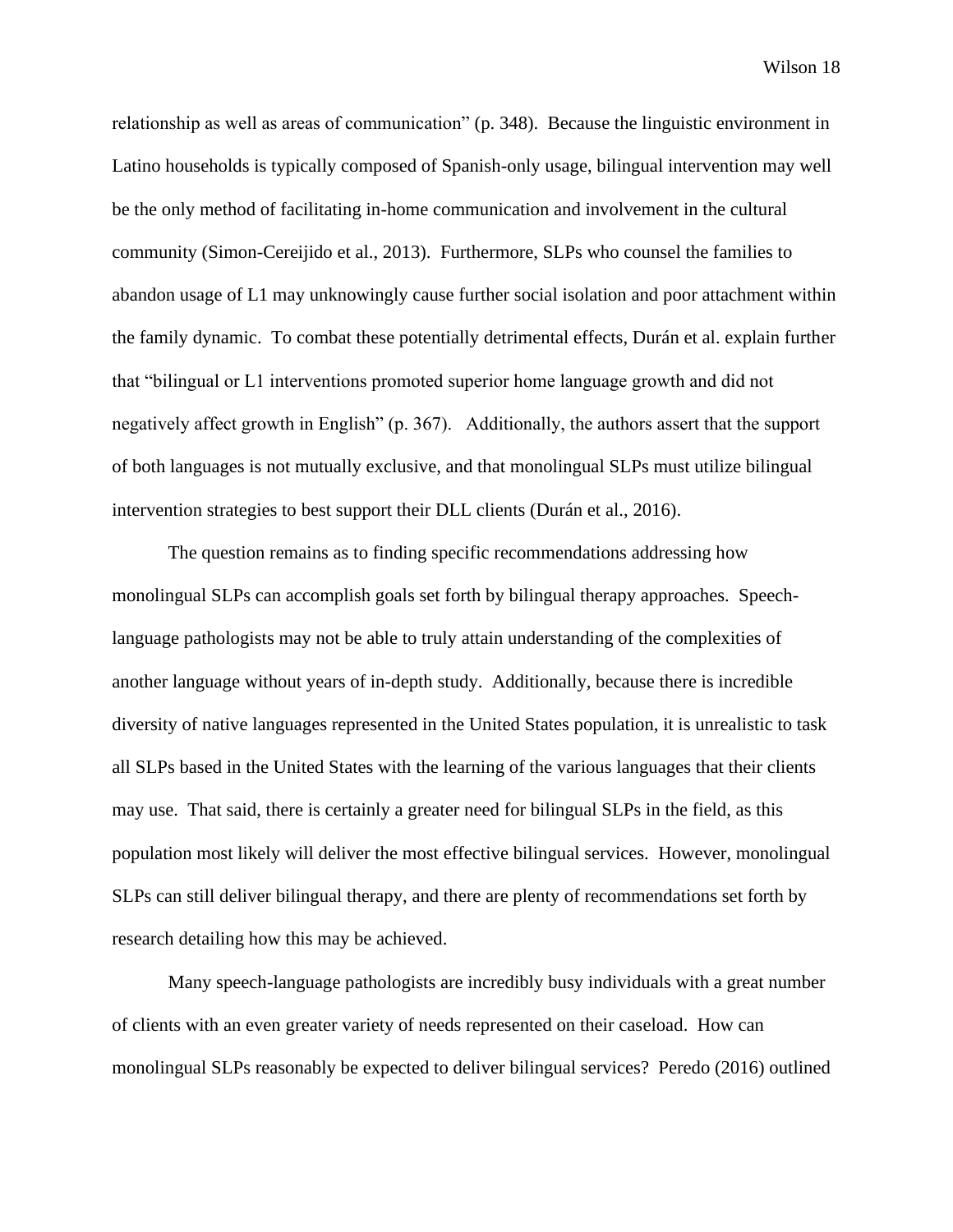a few specific goals and standards that should be upheld within the field. It may be necessary for clinicians to secure the aid of an interpreter who will facilitate communication between the client and their families and the clinician. Additionally, while the learning of a new language may not be feasible, clinicians should at the very least learn the basic mechanics of their clients' language(s) (p. 157). "Because all languages are different, appropriate language models for young children may not be direct translations of English," (Peredo, 2016, p. 157). In other words, caregivers cannot learn and facilitate proper language models in the native language if these models are only provided in English by the clinician. Furthermore, providing examples and modeling only in English may send a message to the child and their caregivers that English should be emphasized, and that the first language should not be addressed in therapy, which is the opposite of what research is currently suggesting.

While there is a great presence of scholarly content concerning the issue of bilingual speech therapy, many SLPs do not have the time to investigate these resources individually. This creates a need for resources that detail concise recommendations for intervention. In the absence of these recommendations, Guiberson & Ferris (2019a) conducted a systematic scoping review that examined current literature to illuminate potential intervention strategies. The authors identified common themes in the literature, including the importance of maintaining the first language (L1) or promoting bilingual instruction, the need for more culturally relevant intervention strategies, and the presence of several promising research-based recommendations that can be utilized now for language intervention in this population.

Fortunately, resources such as those crafted by Kohnert (2010) provide simultaneous broad and specific recommendations for clinicians who are engaging in or learning more about bilingual speech therapy. In the section of her essay focused on intervention practices, Kohnert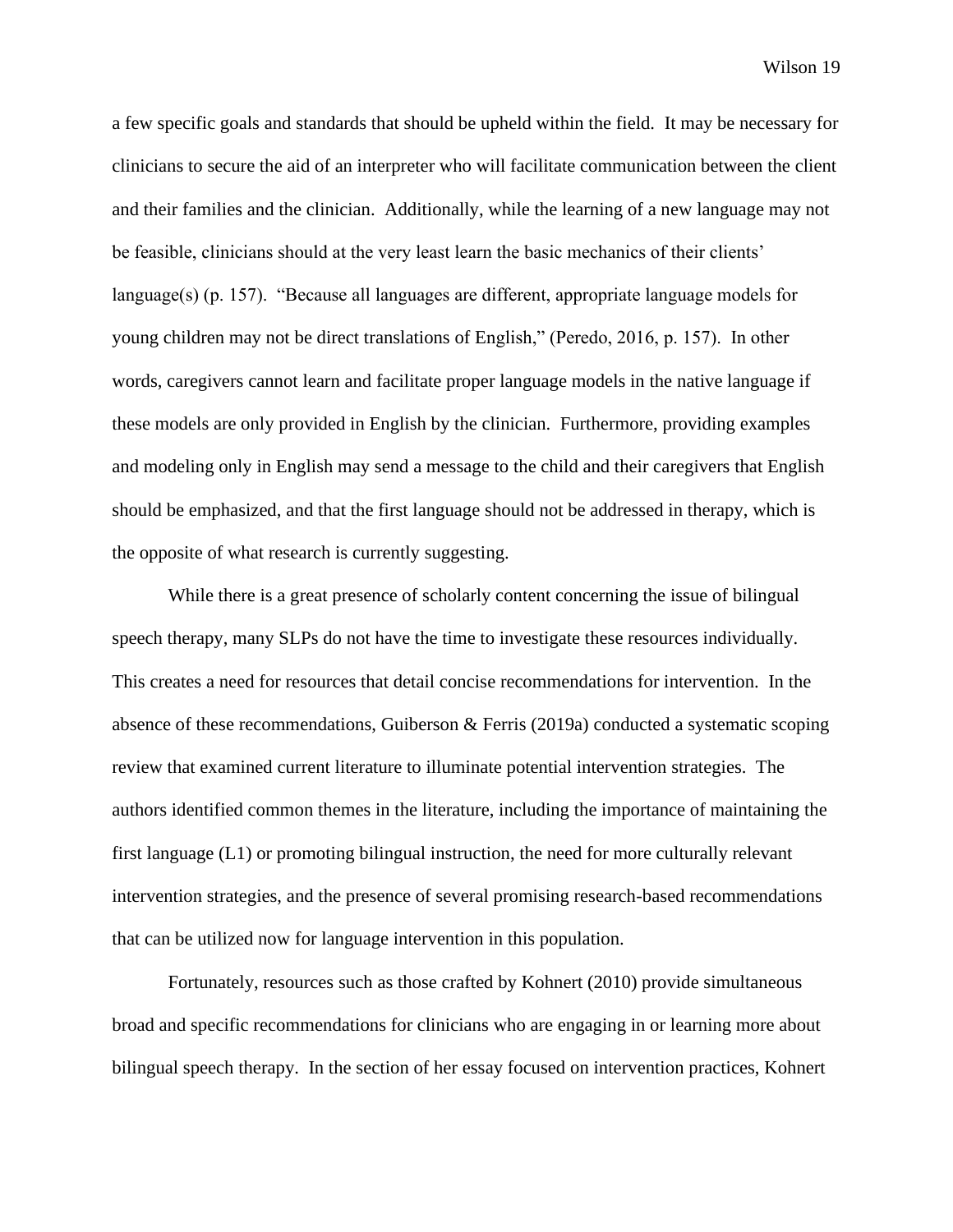emphasizes the importance of individualizing intervention approaches to every child, just as what is encouraged practice for monolingual children (2010). Additionally, the author details specific intervention goals: the objective for bilingual intervention is to promote cross-linguistic transfer "by encouraging children to pool cognitive, linguistic, and social resources…simultaneously promoting development in each of the child's languages," (p. 468). Kohnert even contends that for very young children, the first months of intervention may be exclusively in the child's L1, which will create a path for clearer L2 instruction. Of course, not all SLPs can reasonably attain these goals on their own, creating an opportunity for collaboration with parents, caregivers, the child's siblings or other family members, other professionals, and members of the community. Research points to these general conclusions and guidelines, of course, as well as specific analyses and recommendations for intervention techniques.

Because bilingual speech therapy is a relatively new practice within the field of communication disorders, intervention methods are still being researched and discussed to determine the most appropriate approaches. In 2014, Ebert and colleagues conducted an analysis of three separate intervention methods for Spanish-English bilingual children with language impairments: a monolingual intervention, a bilingual intervention, and a nonlinguistic cognitive processing intervention. Within this research, nonlinguistic cognitive processing methods were defined as those therapy activities that require minimal language and instead focus on improving attention span and processing speed with various stimuli, including colors, shapes, music, and other noises (p. 178). Ebert et al. suggest that there is potential benefit to utilizing nonlinguistic cognitive processing therapy, as cognitive abilities may influence linguistic abilities in children with primary language impairment (PLI). While there is little research at this point, the authors point out that nonlinguistic cognitive therapy may foster growth in cognitive skills that will then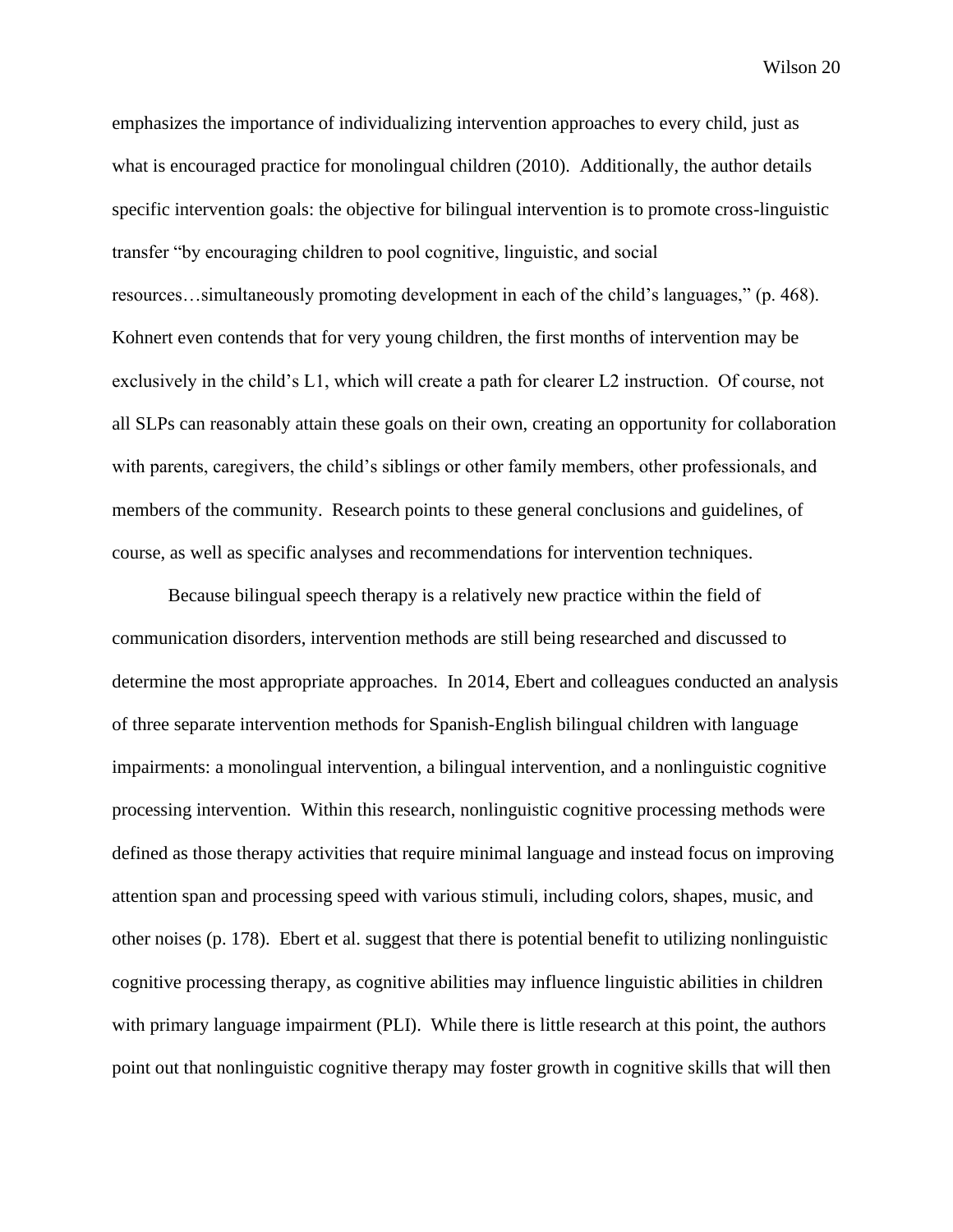generalize to language skills, therefore allowing the SLP to intervene without the complications of a language barrier.

Shared book reading is another specific strategy that has been identified as an incredibly useful tool during language intervention within a great variety of clients that receive services from speech-language pathologists. Certainly, engaging in literature bolsters several linguistic skills for children with language disorders, such as joint visual attention, vocabulary, decontextualized language, and narrative structure, among many more. These literacy and language strategies can also be utilized in bilingual therapy. In 2015, Ijalba examined the benefits and feasibility of utilizing bilingual literature in the treatment of language disorders for Spanish-English DLLs. The primary research question "asked whether early literacy in the home language would support vocabulary gains in Spanish and English for bilingual children of preschool age with difficulty in language acquisition" (p. 217). The researcher determined that an in-home parent-directed literacy intervention yielded greater vocabulary skills across various measures while utilizing literature written in the child's first language.

In fact, literacy-based interventions may maximize the effects and benefits of crosslinguistic transfer. Soto and colleagues completed a research study on an adapted Spanish version of the *PAth to Literacy*, or *PAsos de Leer*, which is a literacy intervention specifically designed to target phonological awareness and alphabet knowledge in young children who are struggling with language acquisition (Soto et al., 2020). Because English and Spanish share several phonological similarities, it stands to reason that literacy interventions focused on phonological awareness could contribute to acquisition across both languages. Indeed, the researchers found this to be the case. According to Soto et al., "all the children who made gains in their Spanish PA skills also exhibited gains in their English PA skills," and "both monolingual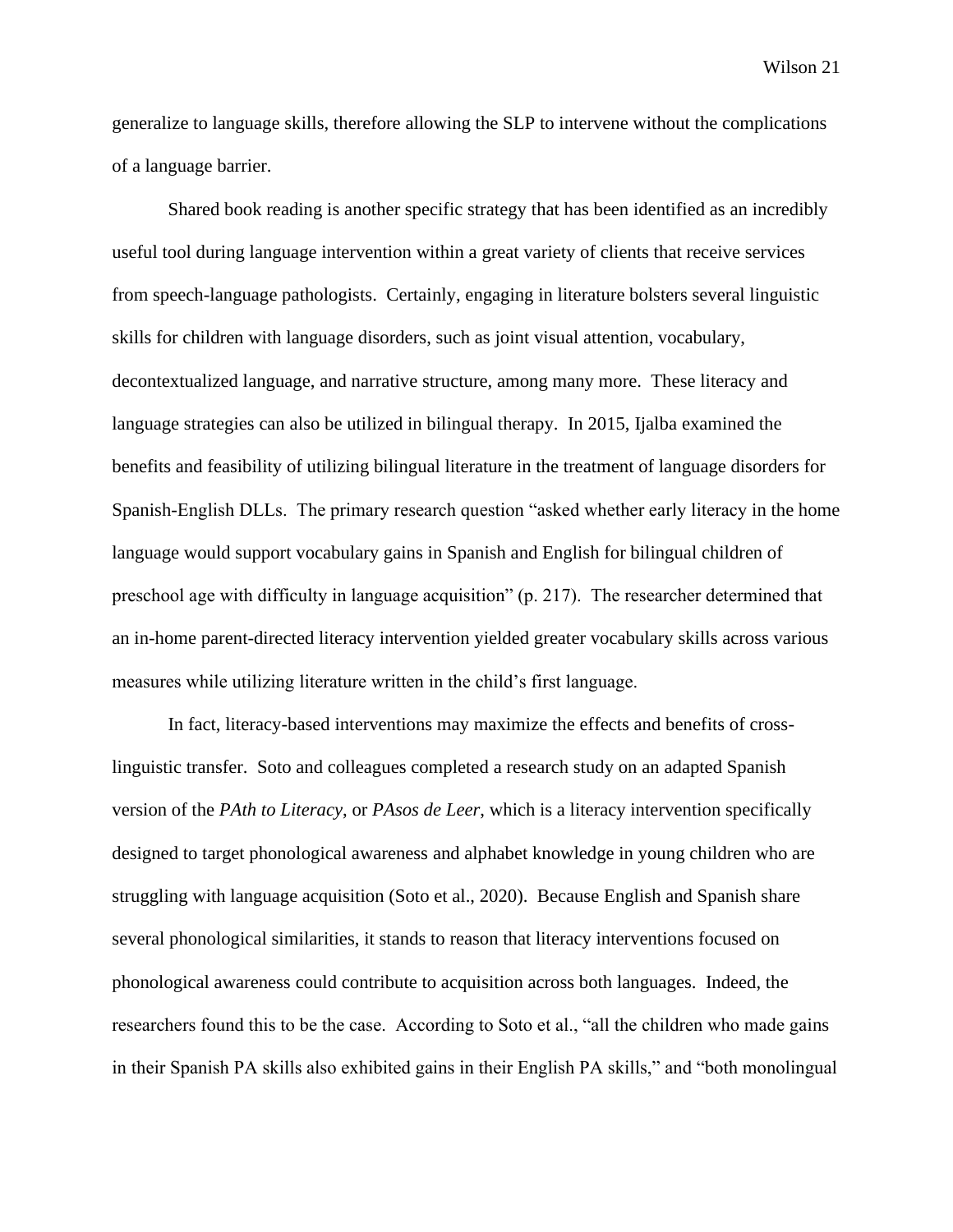and bilingual children benefit from supplemental emergent literacy instruction that is explicit and systematic and offers multiple response opportunities" (p. 1296). It is necessary to highlight the usefulness of literacy instruction for bilingual children because many SLPs are already familiar with how to format and support literacy intervention, so this approach may be taught to other professionals who speak Spanish and serve on the multidisciplinary team.

Another commonly used intervention method to address language concerns is vocabulary-based intervention. When a child presents with a language disorder, they may experience deficits within any or all domains of language, including morphology, syntax, pragmatics, and, of course, semantics. Vocabulary, or semantic, instruction may be of greater concern for young DLLs as there is greater demand for vocabulary knowledge in this population. In a 2013 study, Restrepo et al. examined the efficacy of a vocabulary-based intervention for young Spanish-English DLLs with language impairment. In their research, the authors created several experimental groups, including English-only and bilingual groups, to determine the type of intervention that would lead to the greatest gains in receptive and expressive vocabulary. Like the results from previously discussed literature, Restrepo et al. (2013) discovered that both the English-only and bilingual instruction groups experienced similar growth in English. These findings indicate that English-only intervention may not have significant advantages over bilingual instruction, which supports growth in both languages rather than the L2 only (p. 760).

Specific intervention methods to aid SLPs in clinical decision making about the approach of bilingual speech therapy are incredible contributions to the existing research. By utilizing these resources, clinicians can develop appropriate intervention plans that address the needs of Spanish-English DLLs with communication disorders during therapy sessions. While many of these intervention strategies do not differ drastically from strategies that have been found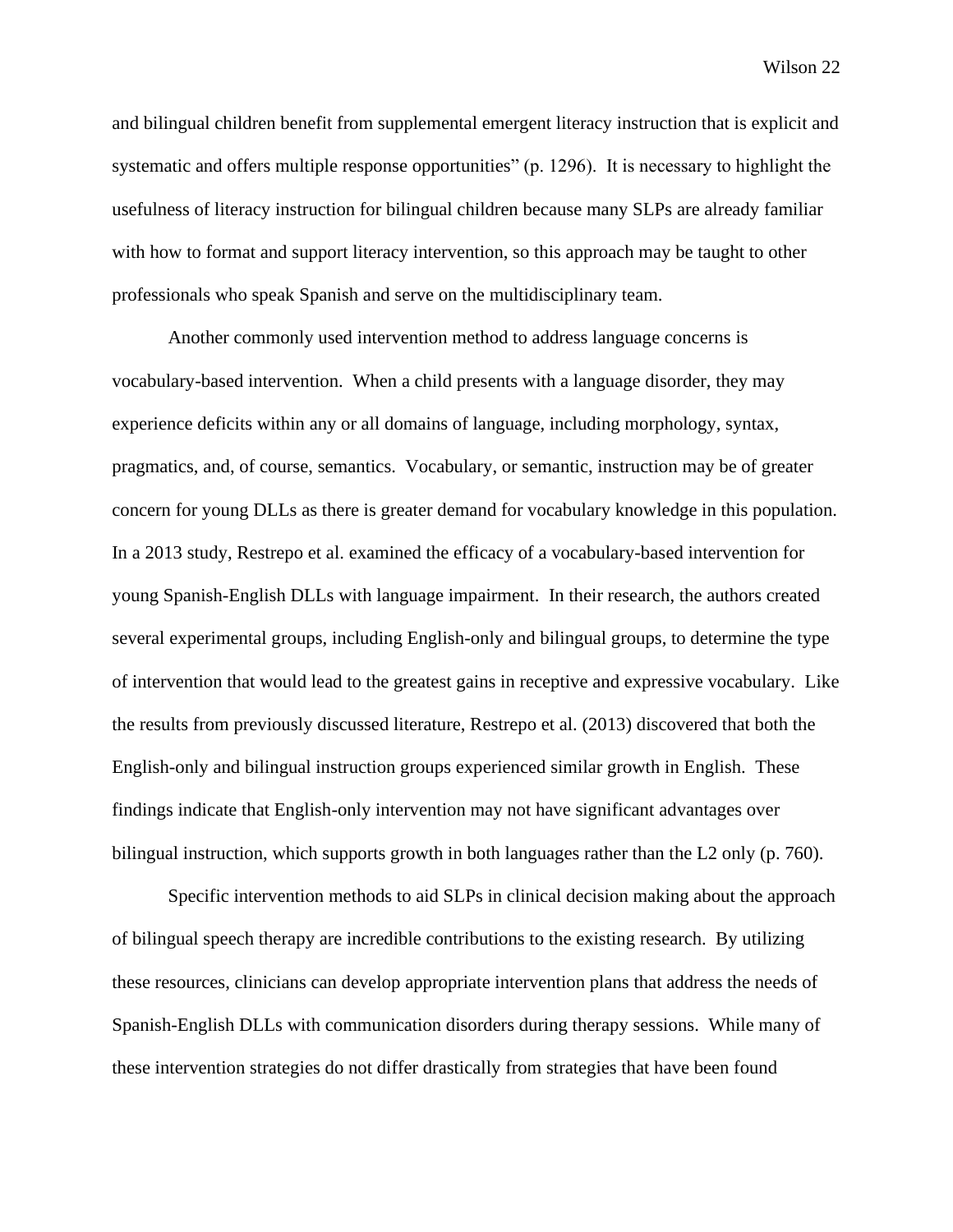beneficial for monolingual clients, the regular use of two languages within therapy sessions may seem a daunting task for monolingual SLPs. Concerned clinicians should refrain from panicking or feeling unequipped for service delivery for this population, however. Within early intervention, an essential component of service delivery is caregiver involvement. By collaborating with other professionals to ensure clear and concise communication, SLPs can use caregivers and other family members as robust resources during bilingual speech therapy.

### <span id="page-27-0"></span>**Caregiver Involvement and Collaboration**

Caregiver comfort and involvement is a considerable factor in intervention success for young language learners. Often, early intervention practices focus more on supporting and teaching parents the strategies that they need to support their child's development. However, SLPs of the mainstream language and culture may have difficulty addressing concerns and needs of Latinx caregivers due to cultural and linguistic barriers. By understanding the perspectives of these parents and caregivers, clinicians are better equipped to reach these clients and understand their multifaceted needs. While there are several perspectives from this population that may differ from common clinical practice at times, professionals should keep in mind that core strategies and goals used for caregivers of the mainstream culture are still applicable in the involvement of Latinx caregivers.

In terms of delivering bilingual speech and language services to Spanish-English DLLs and their culturally and linguistically diverse (CLD) families, one of the most important considerations for this population is to encourage the use of the home language. As stated by Lopez et al. (2020), "there is some clear indication that even those families that report being fluent bilinguals…are still interested in maintaining their children's Spanish language skills by exposing the children to Spanish" (1259). While a clinician may not be able to deliver therapy in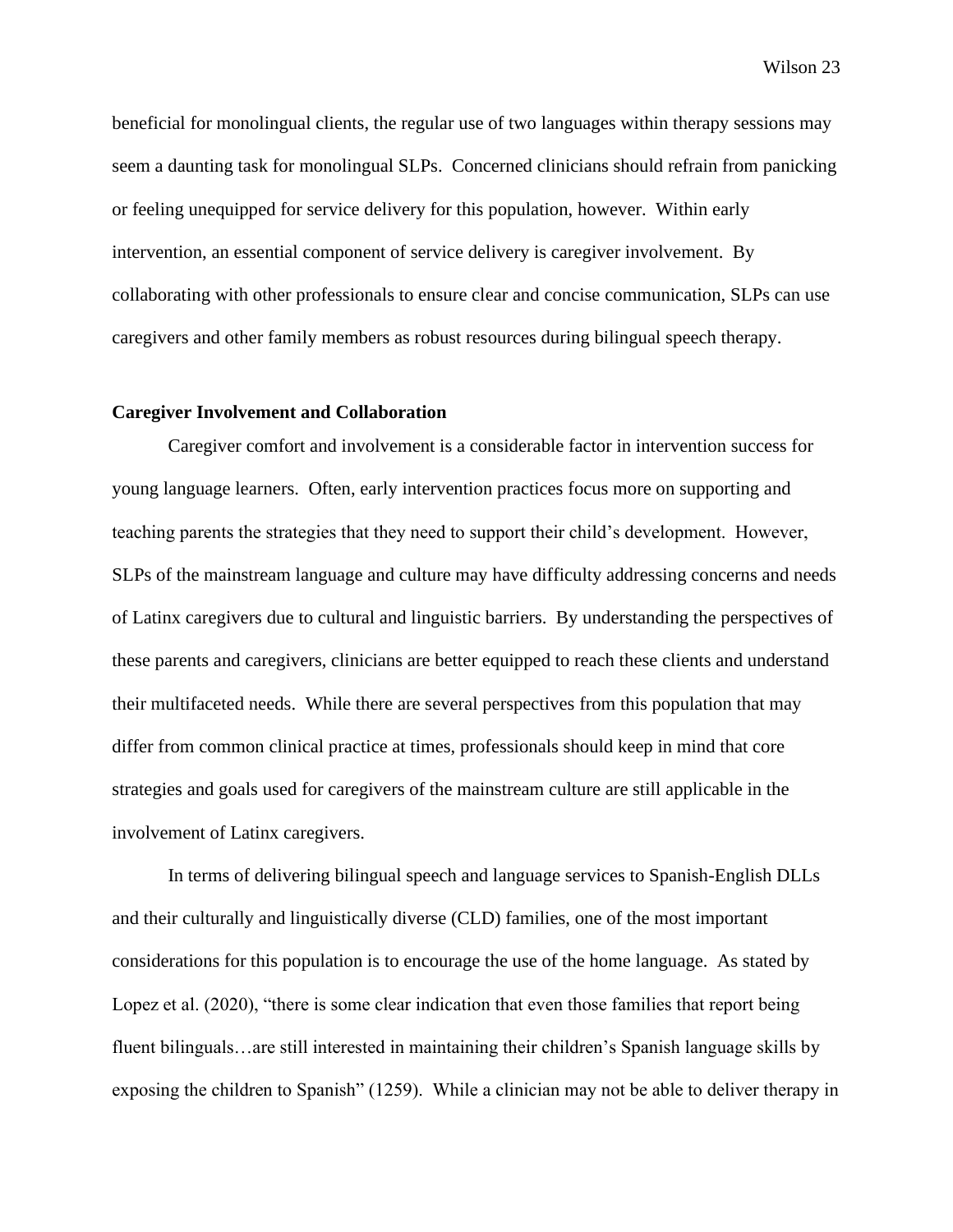more than one language, SLPs (monolingual and bilingual alike) must teach caregivers necessary intervention strategies so that caregivers are empowered to deliver explicit instruction and language support in their child's native language. Not only can caregivers serve as an invaluable linguistic resource, but their preferences and goals for their children's language usage should be encouraged, respected, and supported.

 Bilingualism has many benefits, and the dangers of L1 attrition have already been discussed. The evidence presented greatly details the benefits of bilingual speech therapy. Equipped with this information, clinicians are led to make informed decisions about how to deliver bilingual therapy. Furthermore, this evidence should inform and guide interactions between clinicians and clients' families. First and foremost in communication with Latinx caregivers should be encouragement and acceptance of linguistic and cultural differences. Truly, clinicians must assume that caregivers desire the best possible outcomes for their children, and therefore must also provide accurate information and in-home intervention strategies to promote the home language and generalization of therapeutic concepts. In honoring and utilizing this guiding principle, clinicians can promote caregiver involvement which yields greater intervention success.

Clinicians must also understand that bilingual home language environments may be incredibly heterogeneous, even within one cultural or linguistic group. As stated by Lopez et al. (2020), "understanding the child's language abilities in each of their languages is crucial in developing language experiences in the classroom that continue to build on their home language while developing strong oral skills in English" (p. 1258). As previously discussed, common characteristics of bilingualism include cross-linguistic transfer and the possession of different strengths in different languages. Additionally, these children have multiple different linguistic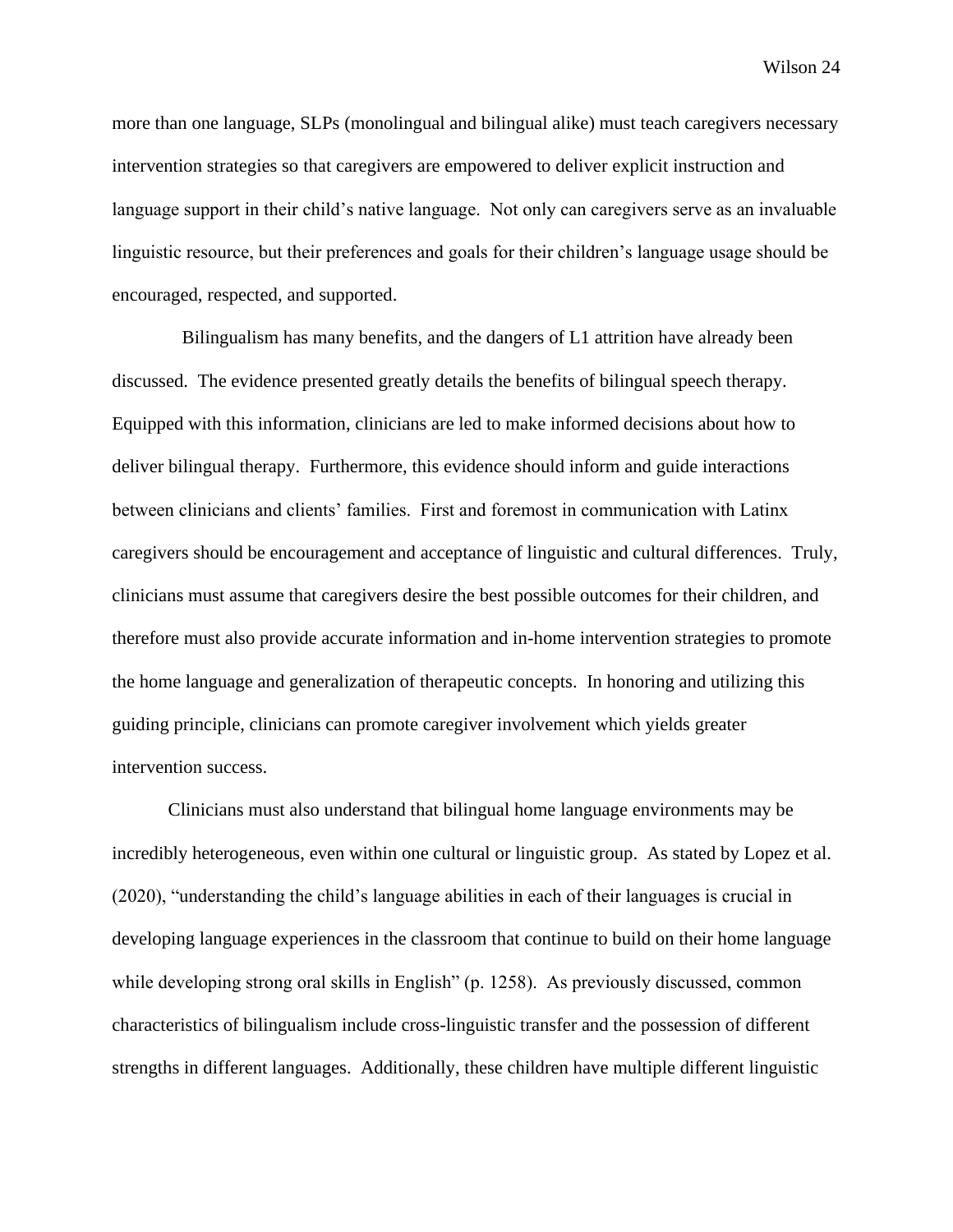experiences that must be considered when analyzing abilities in each of the child's languages (Leon & Rosales, 2017). Clinicians should refrain from relying on single case studies or anecdotal evidence and instead consider the complexity of the child's language environments to devise best methods for supporting home language and second language growth.

Speech-language pathologists must engage with a multidisciplinary team to fully address the needs of every child who is receiving services. In early intervention (EI), caregivers are an essential part of this team. Professionals in the field of communication disorders and in related fields are taught that parents and caregivers often want the best outcome for their child and are typically open to collaboration as a means to that end. While cultural and linguistic differences may exist when communicating with Latinx caregivers, this collaboration is no less important. Clinicians must learn how to construct therapy that meets the diverse needs of individual families within this population. According to Kummerer (2012), "language interventions will be more effective if they are embedded within the cultural and linguistic routines of the child and family" (p. 84). SLPs must cultivate in-home informal language therapy practices that are respectful to family routines, preferences, and customs.

In a 2012 journal article, Kummerer identified eight specific goals and strategies that SLPs can follow when supporting Latino caregivers. Unsurprisingly, many of these guidelines are similar for parents of the mainstream culture and language. There are, however, a few key differences related to language, culture, and immigration experiences. Kummerer highlighted the importance of establishing a trusting relationship with caregivers, acknowledging parents as the experts of their children, mutually constructing a view of the child's abilities and needs, constructing therapy based upon the parents' schedule, promoting and teaching parentimplemented interventions that may present with some variations, expanding upon existing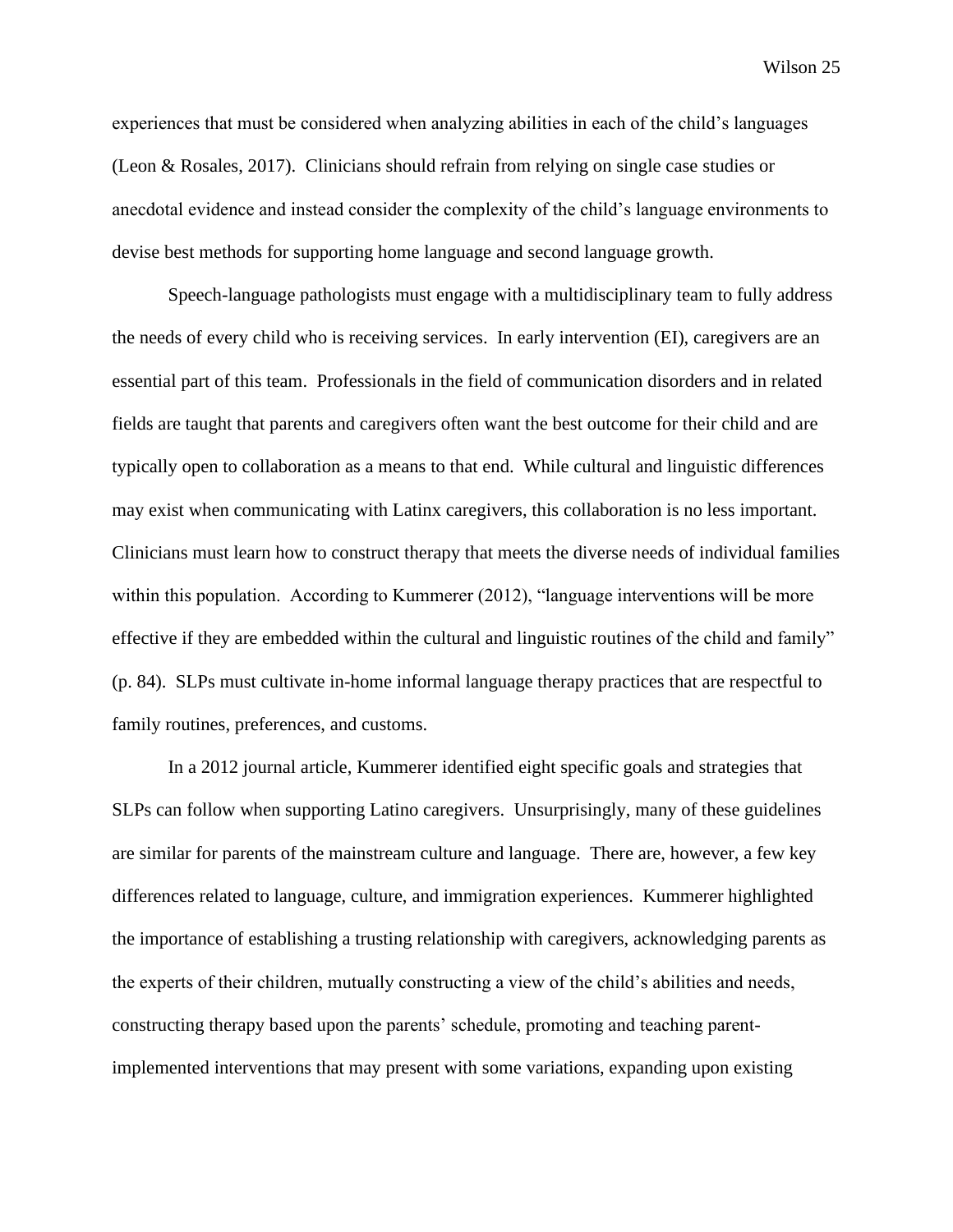routines and activities while encouraging use of the home language, educating parents about their child's development and needs while encouraging questions to ensure understanding, and finally, facilitating support between caregivers to foster interaction and advocacy. Immigrant families in the United States may not always be aware of the rights they possess and services that they have access to as caregivers of a child with disabilities. SLPs and other early interventionists must communicate with and support caregivers of young DLLs to promote self-advocacy.

Speech-language pathologists and other early interventionists can best begin utilizing these beneficial practices by tailoring intervention to the individual children and their family. Of course, the best way to understand a family's needs and goals is simply to ask. In a 2016 edition of *Perspectives of the ASHA Special Interest Groups*, Peredo developed an interview that can be utilized during the assessment process to better gauge caregiver goals and preferences within intervention. Early interventionists must explicitly express value towards the culture and language of caregivers, and the included interview methods serve as an excellent means to that end. Within the caregiver interview, SLPs should expect to ask open-ended questions, employ active listening strategies and content- or feeling-related reflective statements, and avoid personal stories or expressing discomfort with emotions displayed by caregivers (Peredo, 2016). Certainly, by utilizing an informal ethnographic interview, interventionists can identify cultural and linguistic practices and family goals and values, while maintaining caregiver comfort in an environment in which the caregivers have control over the information that is shared.

One other important consideration when it comes to caregiver comfort and involvement is understanding parent perceptions of special education-based services. In a 2001 report, Lian and Fontánez-Phelan evaluated the "Perceptions of Latino Parents Regarding Cultural and Linguistic Issues and Advocacy for Children with Disabilities." The chief findings of the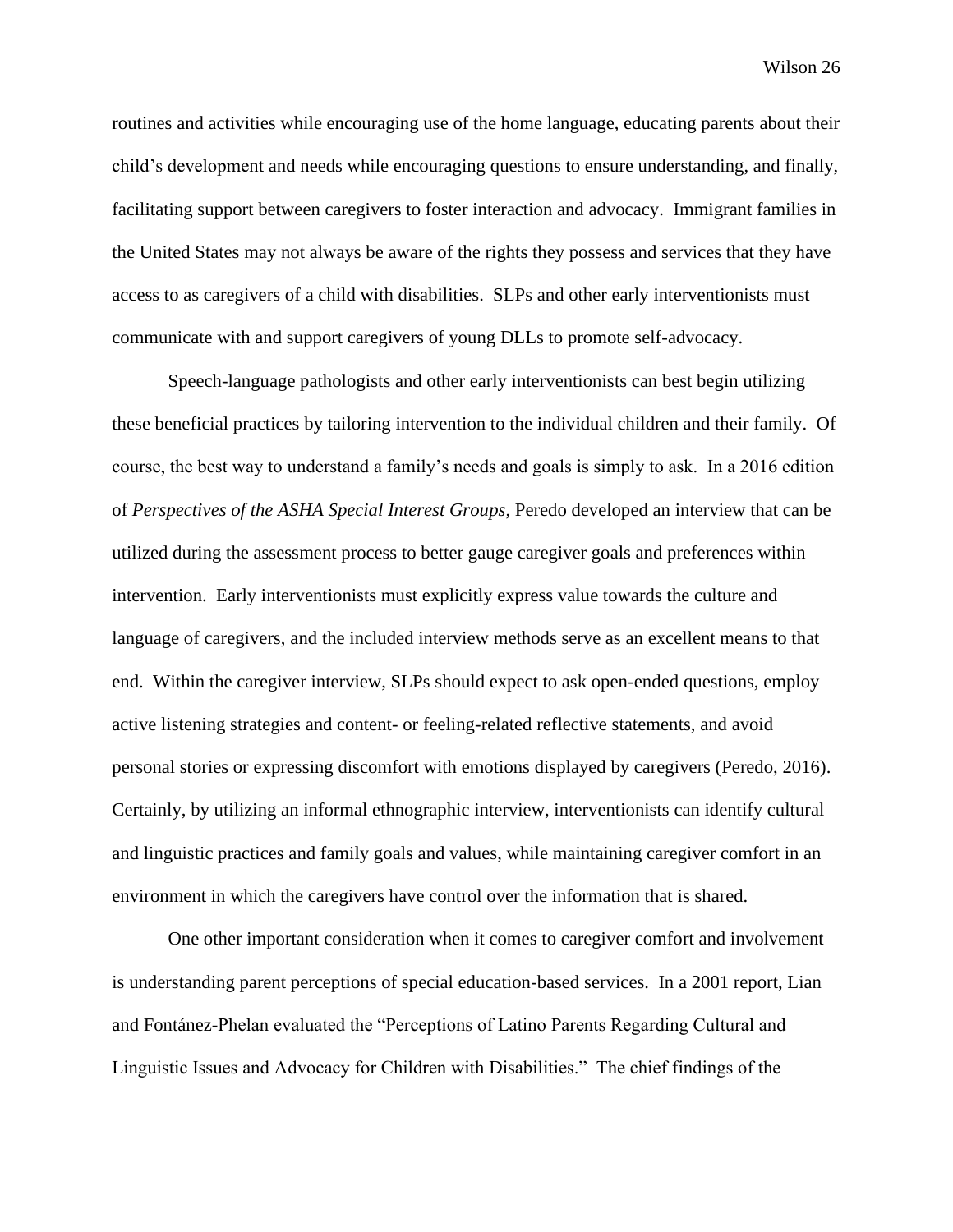administered bilingual questionnaire indicated preferences for developing intervention plans with consideration given to the education level and language abilities of caregivers, providing interpreting services so that caregivers can maintain an active role in decision making, more consistent communication with school personnel and intervention professionals, and greater encouragement for parent involvement. Indeed, Latinx caregivers desire active participation, rather than passive participation, in their child's intervention and hope for the removal of language and cultural barriers to improve therapy outcomes. In addition to understanding caregiver perspectives, professionals in the field of early intervention must adhere to existing family routines and dynamics (given these dynamics are not harmful to the child receiving services) so that intervention may best suit a family's preferences and needs.

Every caregiver displays a certain interaction style that informs and guides everyday communication within the home. Researchers Guiberson & Ferris (2019b) described some primary differences in interaction style between Latinx-American parents and European-American parents. By utilizing a mixed-methods design involving surveys, acculturation scales, and interaction style coding, they examined existing interaction style trends and how this information can be used for developing culturally consistent intervention approaches. Two primary types of interaction styles were identified: an independent style and an interdependent style. Characteristics of an independent caregiver style included child-initiated interactions and learning, and this style is more commonly used by European-American families. In contrast, an interdependent style "emphasizes relationships and belonging to the family and group" (p. 239), involves explicit instruction, or *escuelita*, and is mostly associated with Latinx-American caregivers.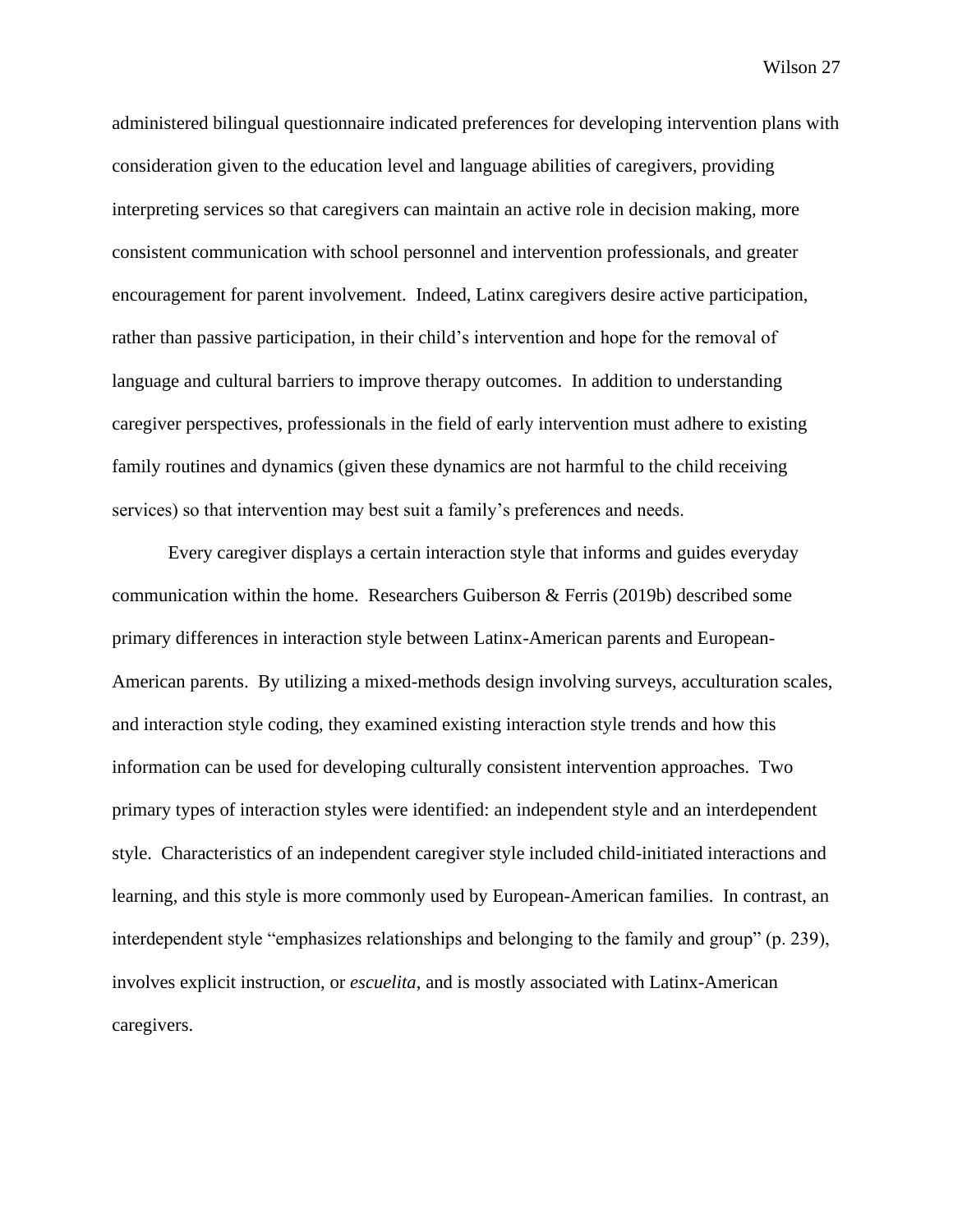Guiberson & Ferris (2019b) identified two key strategies for designing EI for Latinx families, with respect to interaction style differences. First, interventionists should seek to identify and incorporate individual family preferences, beliefs, culture, and routines into the intervention strategy. Secondly, strategies that build upon the interdependent, explicit teaching style preferred by many Latinx caregivers may yield greater caregiver involvement, comfort level, and success in intervention. Truly, the authors assert that these recommendations must be carefully considered, as interventions that do not utilize existing interaction styles "may have cultural inconsistencies and prescribe parenting and teaching activities that are unnatural and unfamiliar to individuals from culturally diverse backgrounds" (p. 240).

In a similar research article, Cycyck & Iglesias (2015) examine cultural, social, and linguistic factors that influence caregiver involvement in early intervention. Rather than focus on specific types of interaction styles exhibited by Latinx caregivers, one relevant aspect of this research is family involvement in the intervention process. Latinx-American families commonly have a different size and structure compared to European-American families, meaning that family units may include extended family members such as grandparents, aunts and uncles, even cousins, as compared to the "nuclear" family model typical in mainstream American culture.

As a result of this varying structure, Cycyck & Iglesias recommend that SLPs "consider training and involving other members of the household who participate in young children's caregiving routines on language facilitation strategies as well" (p. 148). Not only does this approach guarantee greater support for linguistic development for the child but will also provide intervention support in both English and Spanish. As later described by the authors, family members with varying degrees of proficiency in English and Spanish can aid in the growth of bilingual skills, under the direction and guidance of the SLP (p. 150). While Cycyck and Iglesias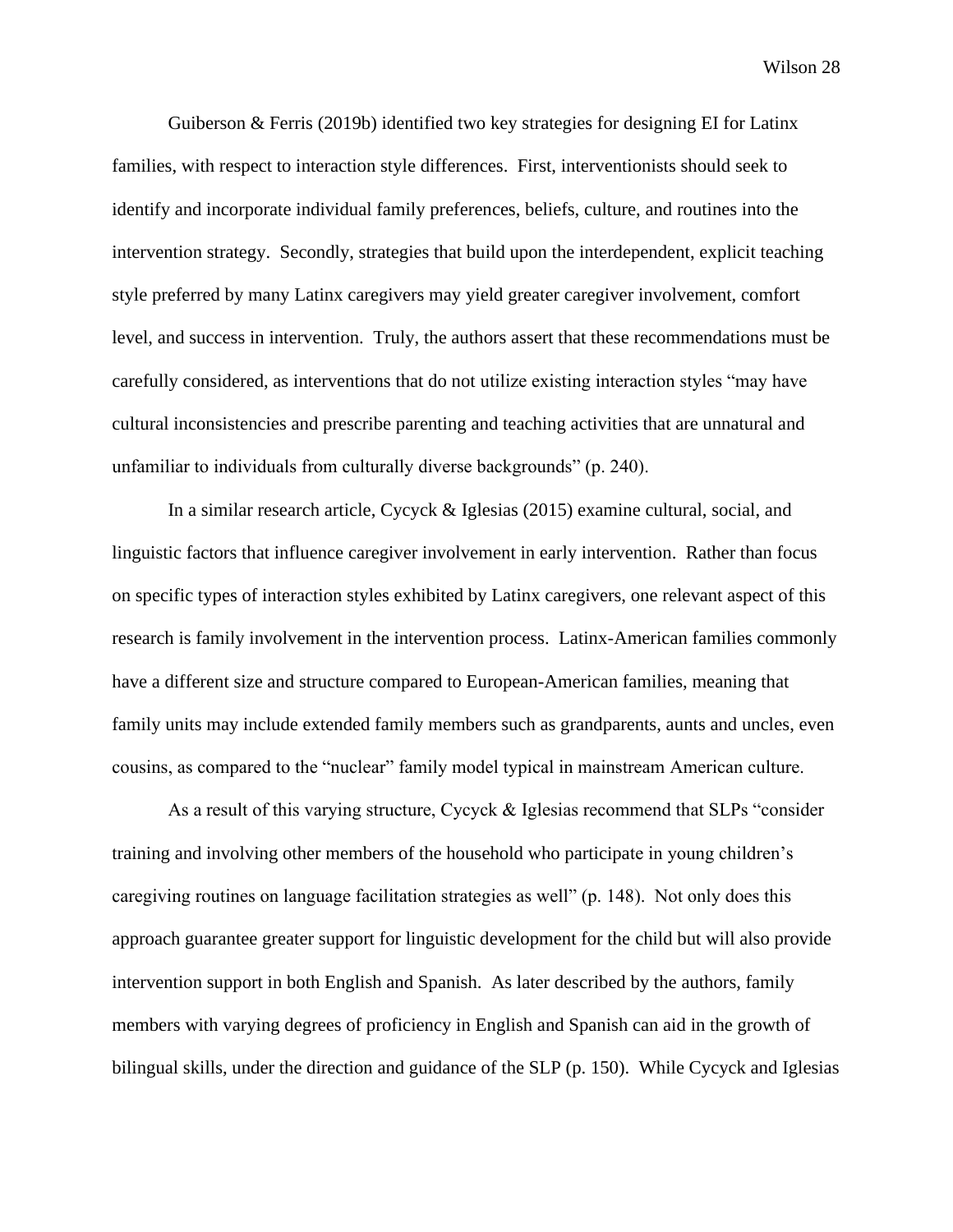certainly provide excellent direction for involving family and caregivers in language intervention, they also explain that in recruiting family members to develop linguistic ability, monolingual SLPs can administer bilingual speech therapy.

While examining and utilizing the benefits of varying family structures is undoubtedly helpful, research has guided clinicians to other specific conclusions and strategies that involve caregivers and bolster at-home language intervention. The research by Ijalba (2015) previously cited evaluated not only the language gains observed from an in-home literacy intervention, but the home language practices adopted by mothers as a result of the intervention. Often, Latinx caretakers emphasize the importance of learning English due to its mainstream cultural and academic influence. However, as previously discussed, children benefit from the advantages presented by cross-linguistic transfer and on the contrary can suffer from language attrition.

Ijalba (2015) certainly observed vocabulary gains from the children in this study, but a secondary focus of her research was behavior changes of the mothers who participated. "After the intervention, mothers in the intervention group supported the use of the home language, read more with their children, and had more books in Spanish than mothers in the waiting-control group" (p. 217). In other words, mothers in the intervention group modified the home language in contrast with those in the waiting-control group. The evidence supporting bilingual intervention has implications for parent instruction during service delivery. Ijalba suggests that constructive collaboration with parents will cultivate "multiple literacy contexts where the home language and home culture are valued" (p. 217). This collaboration is essential for children who need additional support in learning language, because support is needed in both languages and across a variety of contexts. By encouraging and educating parents and caregivers, clinicians can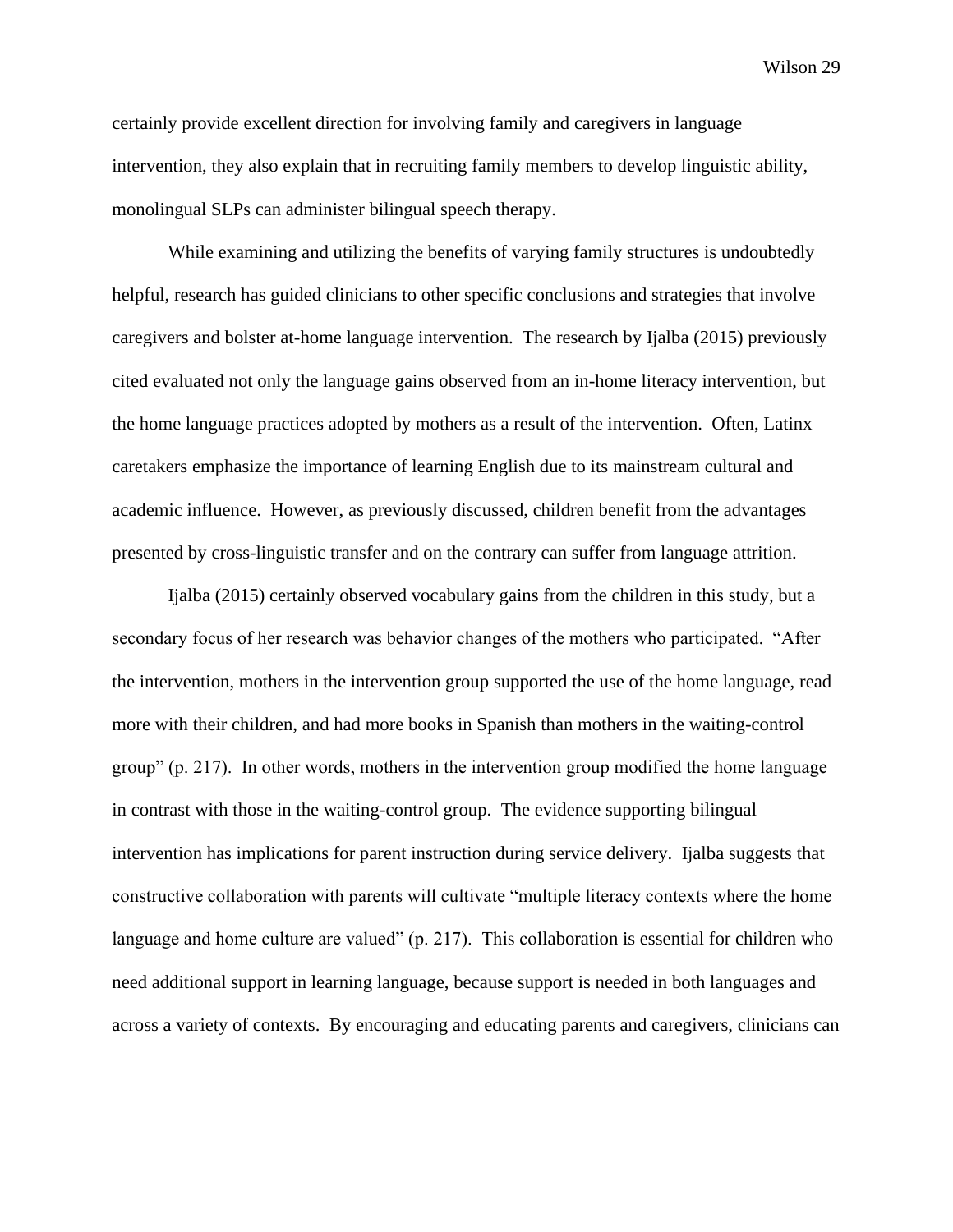certainly improve therapeutic outcomes and overall success for DLLs with communication disorders.

In addition to promoting in-home literacy, SLPs can engage in explicit teaching and training with caregivers to improve early intervention outcomes in the area of language development. In 2018, Peredo and colleagues examined the utilization of an in-home naturalistic intervention for Spanish-speaking caregivers known as *EMT en Español*. EMT is an acronym that stands for Enhanced Milieu Teaching, which is a therapy strategy that essentially integrates language instruction into everyday interactions, play-based activities, and naturalistic contexts. *EMT en Español* has two components: the EMT intervention itself and the adult learning approach, known as *Teach-Model-Coach-Review*, which is used to instruct parents and caregivers in the EMT method (Peredo et al., 2018).

This approach is promising for several reasons. Therapy occurs in naturalistic contexts, which is ideal as established by national education standards such as the Individuals with Disabilities Education Act (or IDEA). Additionally, *EMT en Español* can be adapted to best fit the language, culture, and preferences of the caregivers who are utilizing it. The training of caregiver-facilitated language intervention also promotes generalization, indicating that children will receive intervention for greater amounts of time and in a variety of contexts, further supporting language growth and development. Indeed, the researchers discovered that the teaching and utilization of EMT en Español yielded increased spoken language outcomes for children of low-income Spanish-speaking caregivers (Peredo et al., 2018).

### <span id="page-34-0"></span>**Rationale and Conclusion**

Within the current context of the growing Latinx population within the United States, speech-language pathologists are in desperate need of resources that equip them with the skills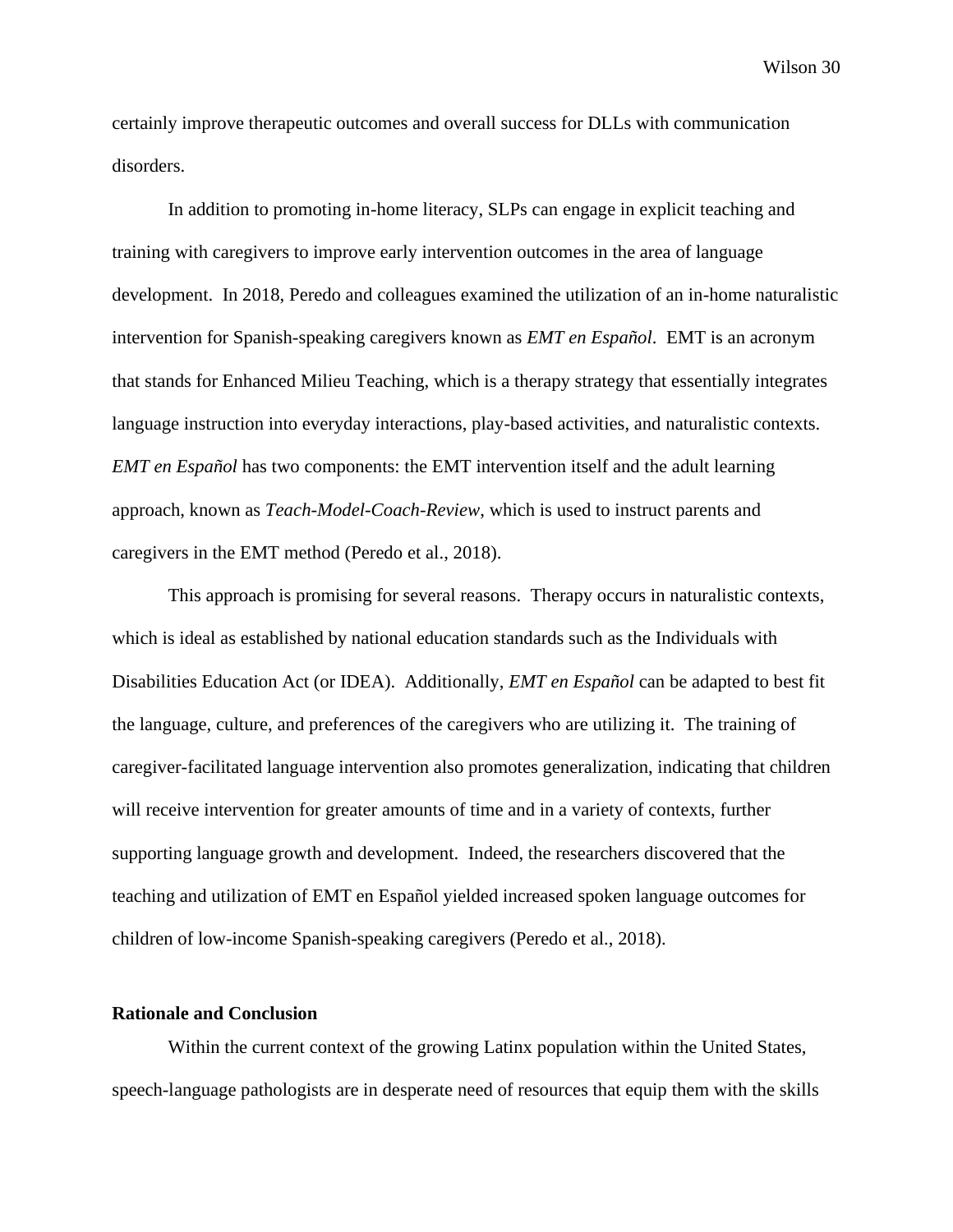and clinical expertise necessary to provide appropriate therapeutic interventions. It should be recognized that the current deficiencies in serving this population are not an effect of the unwillingness of SLPs to learn and adapt. Kohnert (2010) provides three general reasons that bilingual speech therapy is not widely utilized within clinical practice: there is a critical shortage of bilingual SLPs that are equipped to provide bilingual speech therapy independently, training in English only is widely believed to be the best intervention for children with language impairments, and clinicians have little access to empirical evidence that justifies the validity and reliability of these new methods (p. 467). While there is certainly a small number of bilingual clinicians in current practice, monolingual clinicians should be empowered and encouraged to administer bilingual therapy by collaborating with caregivers, other family members, and other professionals. While the research certainly must be further developed, the data thus far make a clear statement that bilingual intervention yields greater language gains across both languages for Spanish-English DLLs.

It is essential for the discussed recommendations concerning identification, intervention, and caregiver involvement to undergo broad implementation in the field of communication disorders for a variety of reasons. The utilization of research-based assessment practices (including a converging evidence approach and assessment in both languages, for example) for Spanish-English DLLs will aid clinicians in avoiding misidentification, which causes detrimental educational losses, of Latinx children as needing or as not needing special education services in school settings. Employing proposed bilingual intervention strategies will increase the therapy effectiveness for Spanish-speaking DLLs, contribute to growth in both languages, and prevent first language attrition. Fostering caretaker involvement in the intervention process has also been found to support a child's bilingual language needs while improving the effectiveness of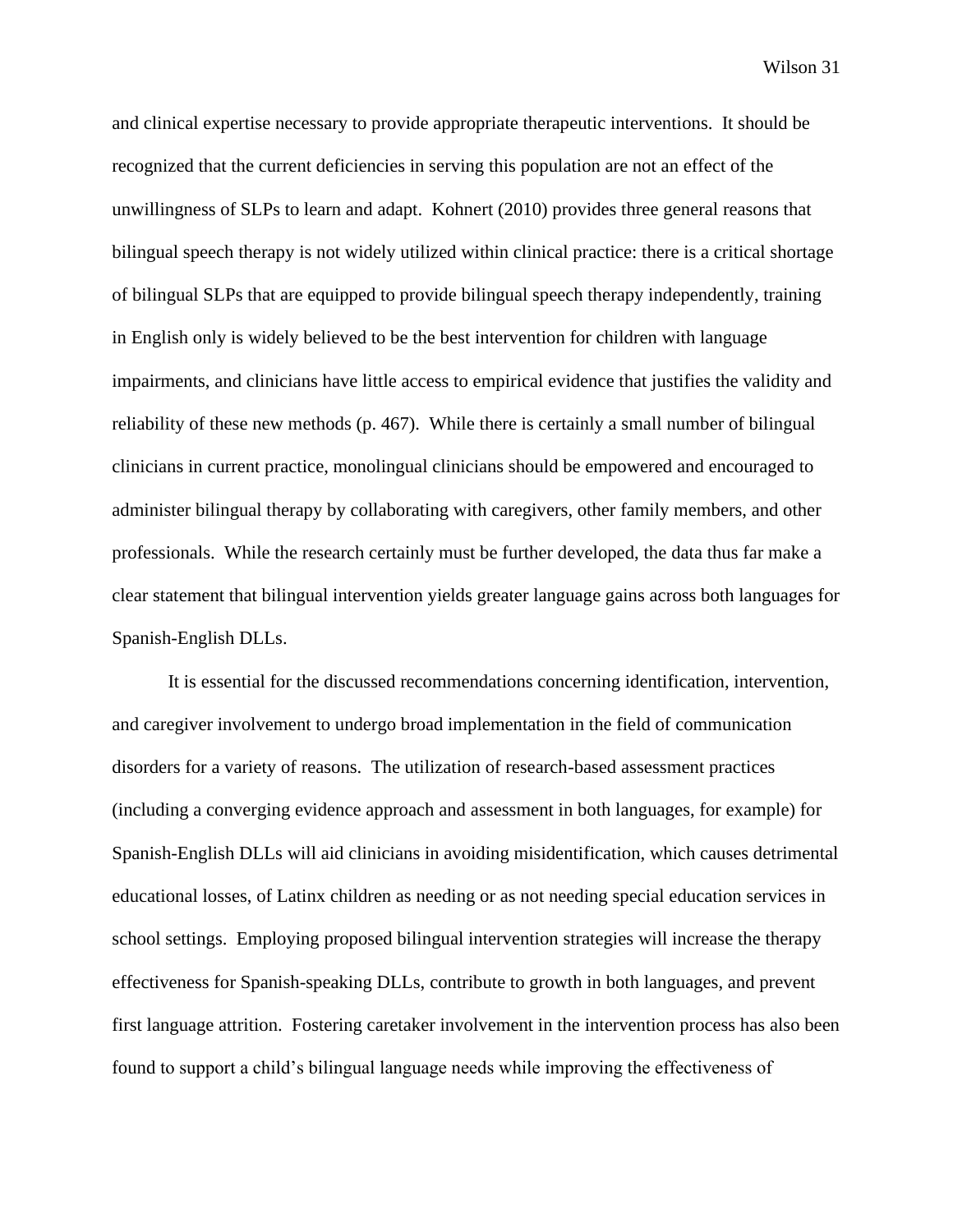intervention. As argued by Lormis (2017), the field of speech-language pathology must respond to the needs of this growing population and deliver more clinicians, treatments, and assessment methods that can appropriately serve the various linguistic and cultural needs of this group. Whether during initial or continuing education, SLPs must devote themselves to addressing the needs of this population.

### <span id="page-36-0"></span>**Acknowledgements**

It is fair to say that I am completely overwhelmed with gratitude by the insurmountable love and support that I have received from the wonderful people in my life as I have tirelessly worked to complete this honors thesis project. Thank you to my fellow classmates in the Communication Sciences and Disorders program here at EKU for cheering me on these many months. I also would like to thank the faculty of the CSD Program at large for their endless support of my own educational journey. I specifically thank Dr. Kellie Ellis and Dr. Christen Page for attending my thesis presentation and for expressing their support in such a meaningful way. I also thank Dr. Dave Coleman for his guidance during the first semester of this project. My utmost gratitude is given to Dr. Abbey Poffenberger, who has tirelessly encouraged and uplifted me during this project. Si se puede.

I also cannot truly express my gratitude enough to my roommates and some of my best friends, Kathryn Grace Jolly and Sophie Kleinman, who are responsible for uplifting my soul and bringing forth joyous laughter, even in the most stressful of times. I thank you both for your love and support that has never ceased. I thank my sweet aunt Jeanette, who has always cultivated and inspired my creative spirit. I thank my wonderful significant other, Creed Hansford, for his reading of a very rough draft of this paper and for serving as a private audience to my many discussions on this topic, of which I am so very passionate. I thank my brother,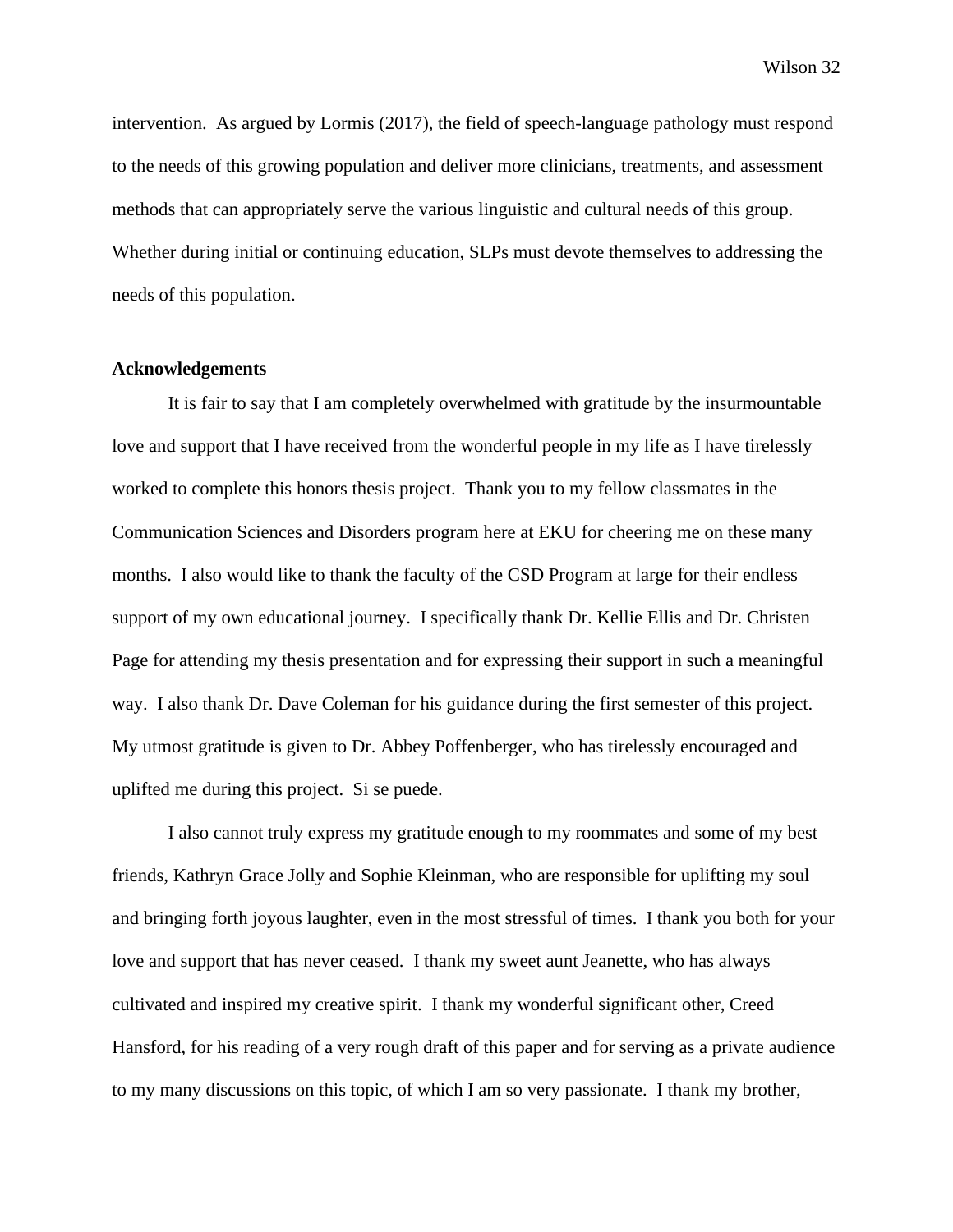Evan Wilson, for his sweet spirit that has supported me throughout some of the toughest years of our lives, and whose pride in me possibly means the most. I, of course, thank my mother, Jennifer Wilson, who instilled in me a studious and determined spirit that strives for kindness and service to others. And my father, Michael Wilson, who is my editor-in-chief for life and without whom I could not have gained the multifaceted world view that inevitably led me to creating a project focused on serving those in our communities who are often the most misunderstood.

I thank my grandparents, Gerald K. Wilson, Doris N. Wilson, and Naomi Keith, who have always shown me spirits of loving kindness and of service that I will carry with me as I become a Speech-Language Pathologist. I would be nowhere without the three of you. I also thank my dear friend, Mary Kathleen Favela, who can be credited with instilling in me a love for the Spanish language. Nos vemos pronto, Señora. Please save me a piece of tres leches cake.

Finally, and most importantly, I give all thanks, glory, and honor to my Lord and Savior Jesus Christ, without Whom I would be utterly lost.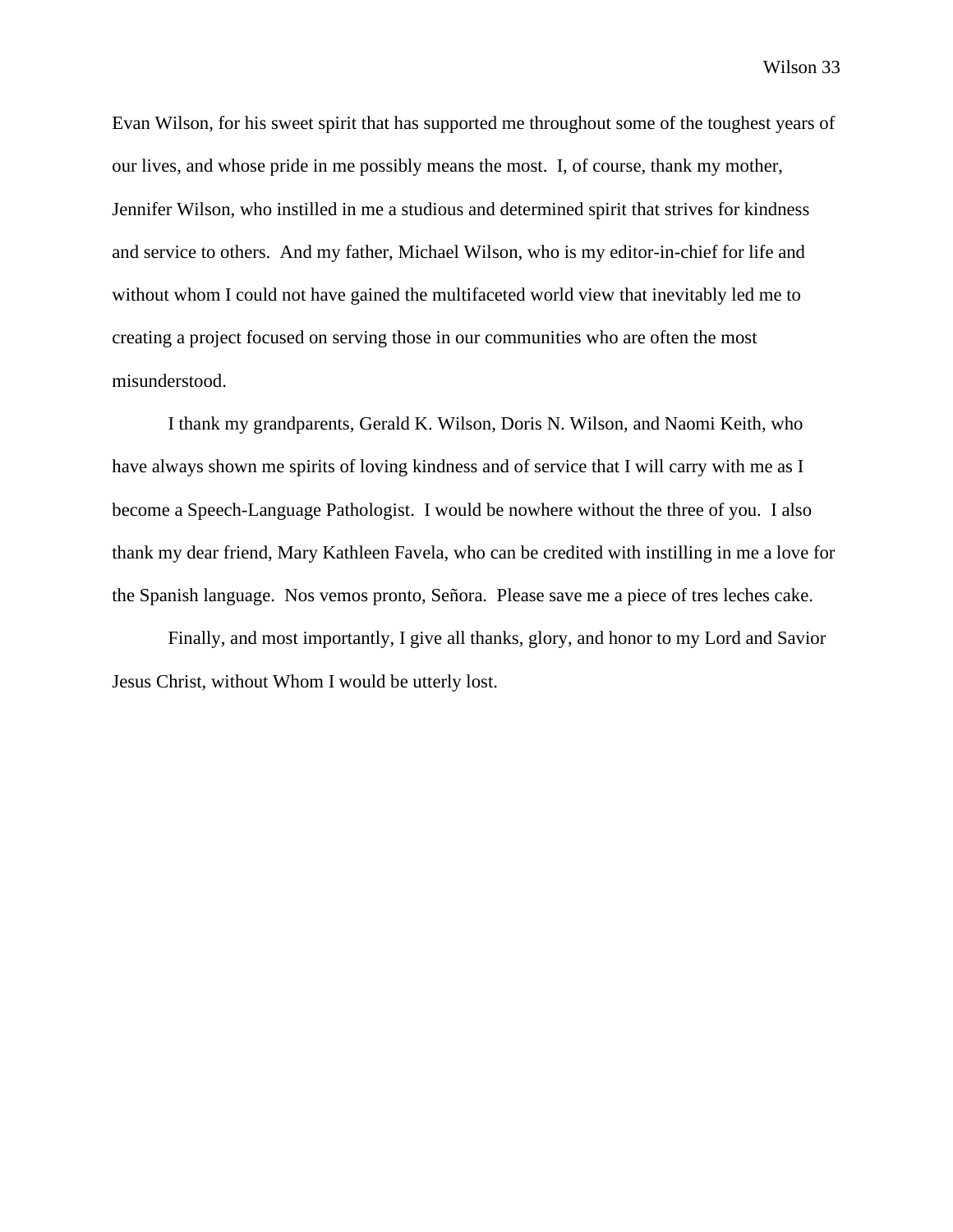## **References**

<span id="page-38-0"></span>Castilla-Earls, A., Bedore, L., Rojas, R., Fabiano-Smith, L., Pruitt-Lord, S., Restrepo, M. A., & Peña, E. (2020). Beyond scores: Using converging evidence to determine speech and language services eligibility for dual language learners. *American Journal of Speech-Language Pathology, 29*(3), 1116-1132. [https://doi.org/10.1044/2020\\_AJSLP-19-00179.](https://doi.org/10.1044/2020_AJSLP-19-00179)

- Cycyk, L. M., & Iglesias, A. (2015). Parent programs for Latino families with young children: Social, cultural, and linguistic considerations. *Seminars in Speech and Language, 36*(2), 143-153. DOI: http://dx.doi.org/10.1055/s-0035-1549109.
- Durán, L. K., Hartzheim, D., Lund, E. M., Simonsmeier, V., & Kohlmeier, T. L. (2016). Bilingual and home language interventions with young dual language learners: A research synthesis. *Language, Speech, and Hearing Services in Schools 47*(4), 247-371. DOI: 10.1044/2016\_LSHSS-15-0030.
- Ebert, K. D., Kohnert, K., Pham, G., Disher, J. R., & Payetesh, B. (2014). Three treatments for bilingual children with primary language impairment: Examining cross-linguistic and cross-domain effects. *Journal of Speech, Language, and Hearing Research 57*(), 172- 186. DOI: 10.1044/1092-4388(2013/12-0388).
- Fitton, L., Hodge, R., Petscher, Y., & Wood, C. (2019). Psychometric evaluation of the bilingual English-Spanish assessment sentence repetition task for clinical decision making. *Journal of Speech, Language, and Hearing Research, 62*(6), 1906-1922. [https://doi.org/10.1044/2019\\_JSLHR-L-18-0354.](https://doi.org/10.1044/2019_JSLHR-L-18-0354)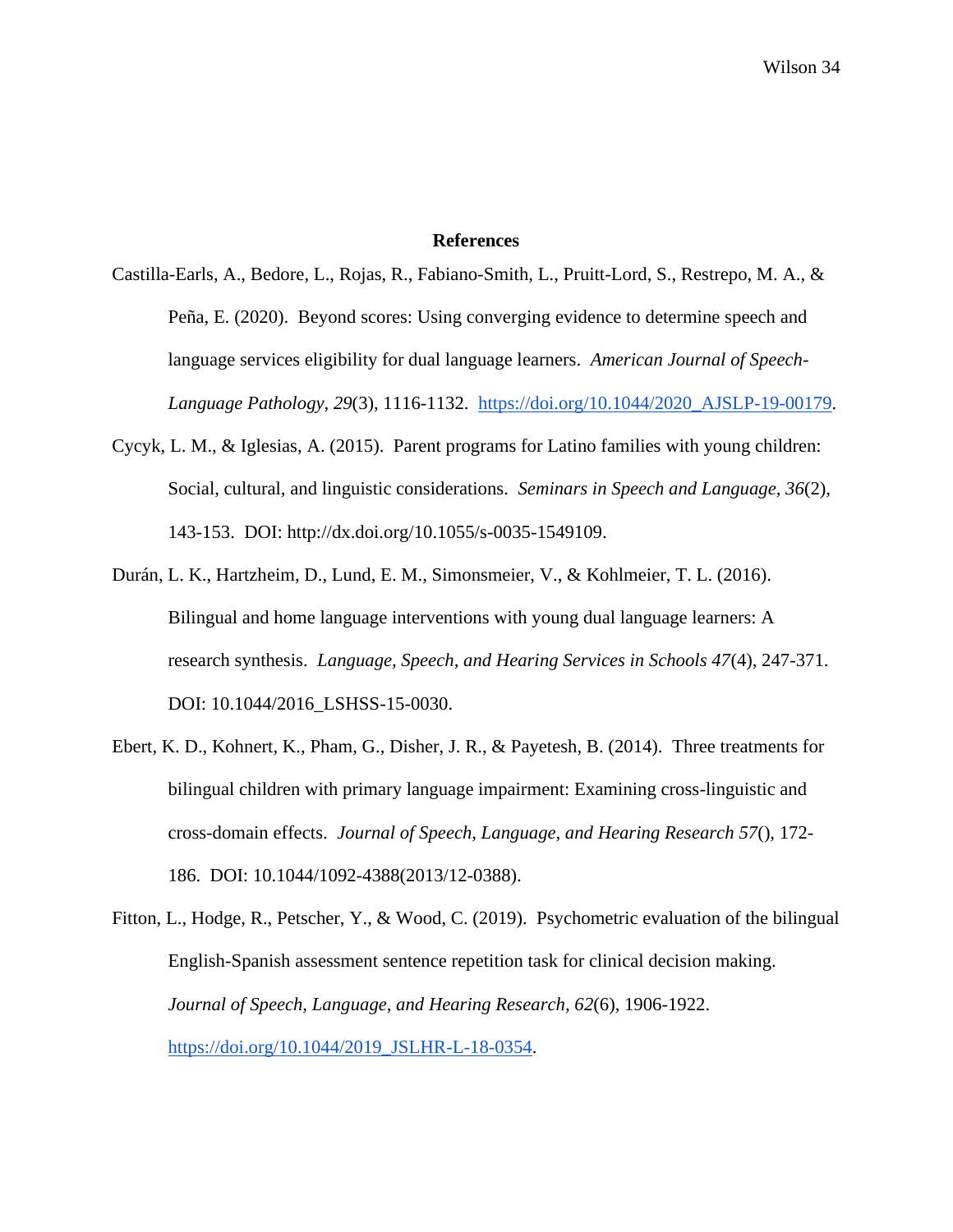Guiberson, M. (2013). Bilingual myth-busters series: Language confusion in bilingual children. *Perspectives on Communication Disorders & Sciences in Culturally & Linguistically Diverse (CLD) Populations 20*(1), 5-14.

- Guiberson, M. M., & Ferris, K. P. (2019a). Early language intervention for young dual language learners: A scoping review. *American Journal of Speech-Language Pathology, 28*(3), 945-963. [https://doi.org/10.1044/2019\\_AJSLP-IDLL-18-0251.](https://doi.org/10.1044/2019_AJSLP-IDLL-18-0251)
- Guiberson, M. M., & Ferris K. P. (2019b). Identifying culturally consistent early interventions for Latino caregivers. *Communication Disorders Quarterly, 40*(4), 239-249. DOI: 10.1177/1525740118793858.
- Gutiérrez-Clellen, V. F., & Simon-Cerejido, G. (2010). Using nonword repetition tasks for the identification of language impairment in Spanish-English-speaking children: Does the language of assessment matter? *Learning Disabilities Research & Practice, 25*(1), 48-

58. [https://doi.org/10.1111/j.1540-5826.2009.00300.x](https://nam02.safelinks.protection.outlook.com/?url=https%3A%2F%2Fdoi.org%2F10.1111%2Fj.1540-5826.2009.00300.x&data=04%7C01%7Cerin_wilson77%40mymail.eku.edu%7Cc1b20e0ce48b4f8db61d08d9784e5577%7Ce23043271af04dee83fbc1b2fd6db0bb%7C0%7C0%7C637673100113869996%7CUnknown%7CTWFpbGZsb3d8eyJWIjoiMC4wLjAwMDAiLCJQIjoiV2luMzIiLCJBTiI6Ik1haWwiLCJXVCI6Mn0%3D%7C1000&sdata=pumhelkRADb5LmFOPDXockp6Hp7Onl4H9wokKSBHb%2Fg%3D&reserved=0)

- Guitérrez-Clellen, V., Simon-Cereijido, G., & Sweet, M. (2012). Predictors of second language acquisition in Latino children with specific language impairment. *American Journal of Speech-Language Pathology 21*(1), 64-77. DOI: 10.1044/1058-0360(2011/10-0090)
- Hasson, N., Camilleri, B., Jones, C., Smith, J., & Dodd, B. (2012). Discriminating disorder from difference using dynamic assessment with bilingual children. *Child Language Teaching & Therapy 29*(1), 57-75. DOI: 10.1177/0265659012459526.
- Hoff, E., & Core, C. (2015). What clinicians need to know about bilingual development. *Seminars in Speech and Language 36*(2), 89-99. DOI: http://dx.doi.org/10.1055/s-0035- 1549104.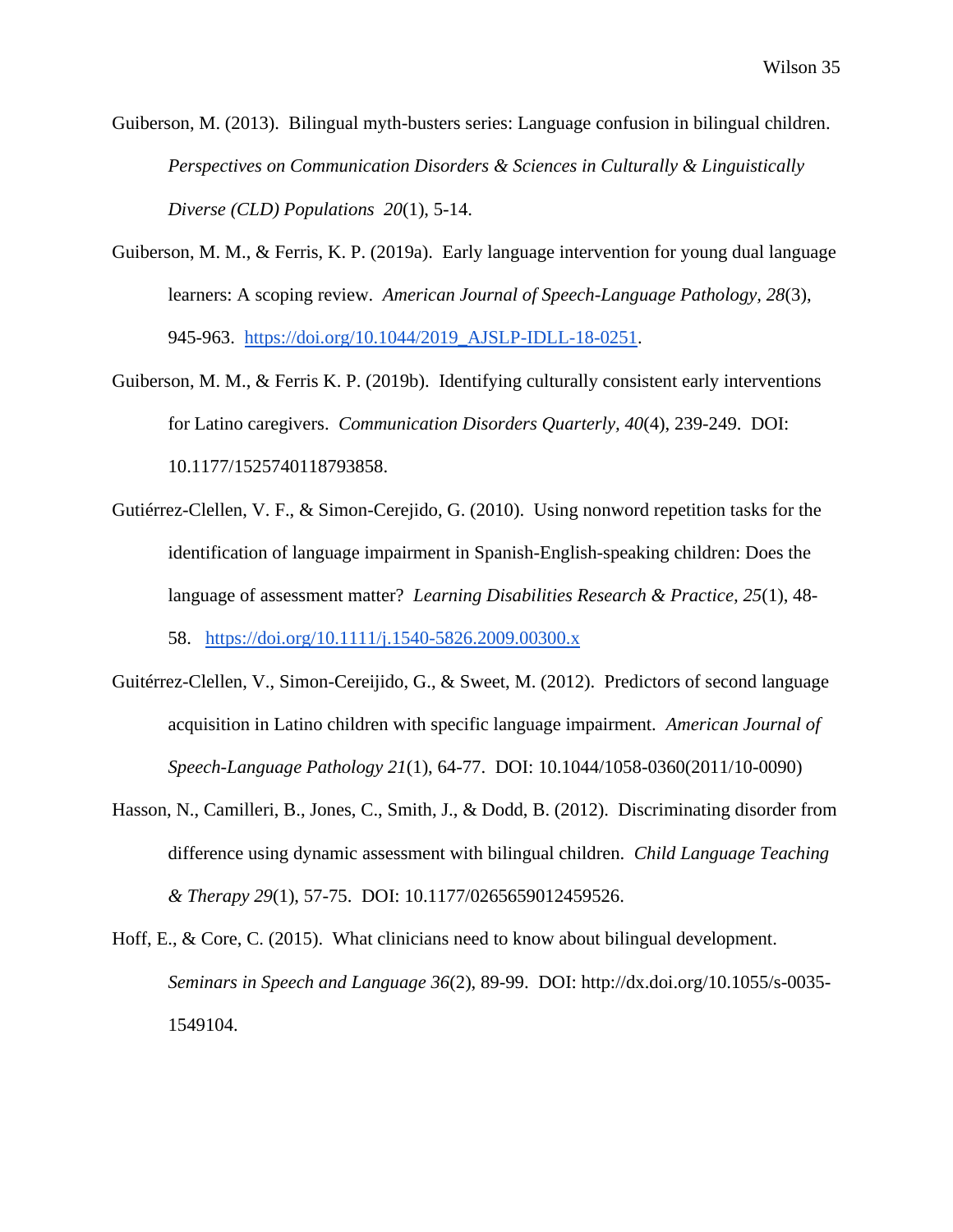Ijalba, E. (2015). Effectiveness of a parent-implemented language and literacy intervention in the home language. *Child Language Teaching & Therapy 31*(2), 207-220. DOI: 10.1177/0265659014548519.

Kapantzoglou, M., Thompson, M. S., Gray, S., & Restrepo, M. A. (2016). Assessing measurement invariance for Spanish sentence repetition and morphology elicitation tasks. *Journal of Speech, Language, and Hearing Research, 59*(2), 254-266. https://doi.org/10.1044/2015\_JSLHR-L-14-0319.

- Kraemer, R., & Fabiano-Smith, L. (2017). Language assessment of Latino English learning children: A records abstraction study. *Journal of Latinos and Education: JSLHR, 16*(4), 349-358. http://dx.doi.org/10.1080/15348431.2016.1257429.
- Kohnert, K. (2010). Bilingual children with primary language impairment: Issues, evidence and implications for clinical actions. *Journal of Communication Disorders, 43*(6), 456-473. doi:10.1016/j.jcomdis.2010.02.002.
- Kummerer, S. E. (2010). Language intervention for Hispanic children with language-learning disabilities: Evidence-based practiced. *Intervention in School and Clinic 45*(3), 192-200. DOI: 10.1177/1053451209349528.
- Kummerer, S. E. (2012). Promising strategies for collaborating with Hispanic parents during family-centered speech-language intervention. *Communication Disorders Quarterly, 33*(2), 84-95. DOI: 10.1177/1525740109358453.
- León, A. L., & Rosales, R. (2018). Effects of bilingual tact instruction for a child with communication disorder. *Journal of Behavioral Education, 27*(1), 81-100. https://doi.org/10.1007/s10864-017-9272-9.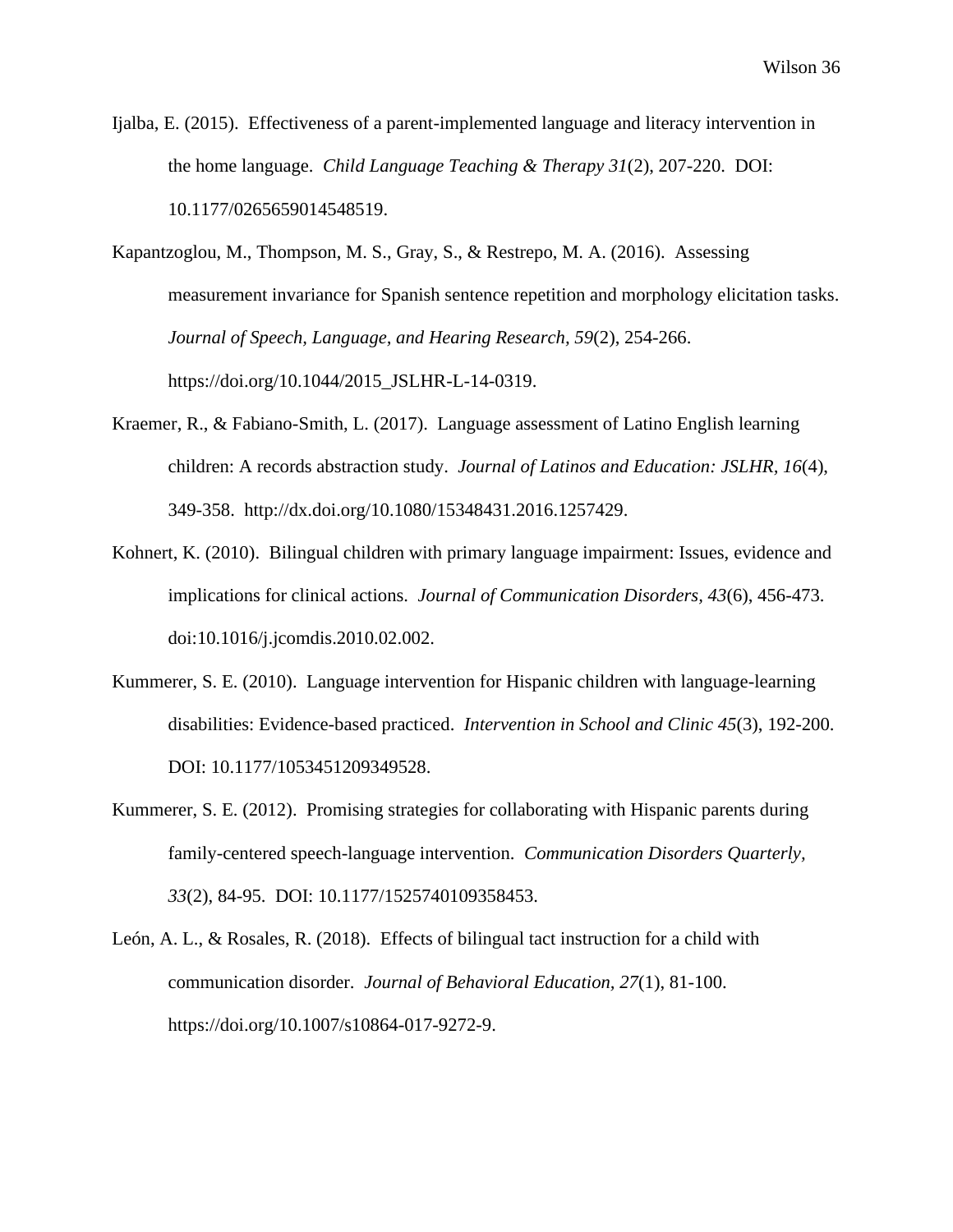- Lian, M. J., & Fontánez-Phelan, S. M. (2001). Perceptions of Latino parents regarding cultural and linguistic issues and advocacy for children with disabilities. *The Journal of the Association for Persons with Severe Handicaps, 26*(3), 189-194.
- López, L. M., Komaroff, E., Sheffner Hammer, C., Rodriguez, B., Scarpino, S., Bitetti, D., & Goldstein, B. (2020). Are we all speaking the same language? Exploring language interactions in the homes of young Latino DLLs living in the U.S. *Early Education & Development, 31*(8), 1247-1263. DOI: 10.1080/10409289.2020.1718473.
- Lormis, B. (2017). Spanish-English bilingual speech therapy: A review of availability, practice, and need [Unpublished honor's thesis]. Liberty University.
- Peredo, T. N. (2016). Supporting culturally and linguistically diverse families in early intervention. *Perspectives of the ASHA Special Interest Groups 1*(1), 154-167. DOI: 10.1044/persp1.SIG1.154.
- Peredo, T. N., Zelaya, M. I., & Kaiser, A. P. (2018). Teaching low-income Spanish-speaking caregivers to implement EMT en Español with their young children with language impairment: A pilot study. *American Journal of Speech-Language Pathology 27*(1), 136- 153. https://doi.org/10.1044/2017\_AJSLP-16-0228.
- Petersen, D. B., Chanthongthip, H., Ukrainetz, T. A., Spencer, T. D., & Steeve, R. W. (2017). Dynamic assessment of narratives: Efficient, accurate identification of language impairment in bilingual students. *Journal of Speech, Language, and Hearing Research, 60*(4), 983-998. https://doi.org/10.1044/2016\_JSLHR-L-15-0426.
- Petersen, D. B., Tonn, P., Spencer, T. D., & Foster, M.E. (2020). The classification accuracy of a dynamic assessment of inferential word learning for bilingual English/Spanish-speaking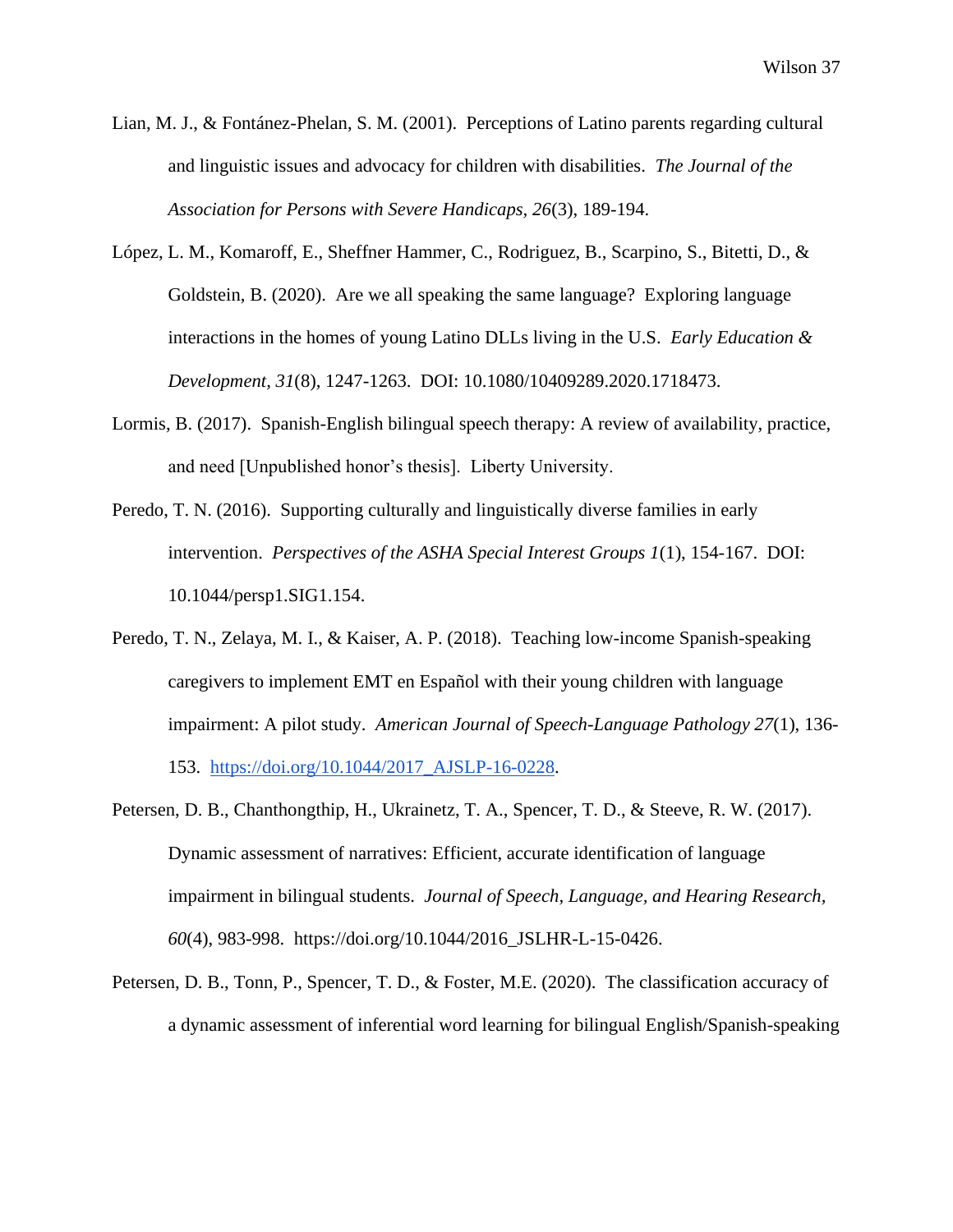school-age children. J*ournal of Speech, Language, and Hearing Research, 51*(1), 144- 164. https://doi.org/10.1044/2019\_LSHSS-18-0129.

- Restrepo, M. A., Moragn, G. P., & Thompson, M. S. (2013). The efficacy of a vocabulary intervention for dual-language learners with language impairment. *Journal of Speech, Language, and Hearing Research 56*(2), 748-765. DOI: 10.1044/1092-4388(2012/11- 0173).
- Scarpino, S. E., Sheffner Hammer, C., Goldstein, B., Rodriguez, B. L., & Lopez, L. M. (2019). Effects of home language, oral language skills, and cross-linguistic phonologic abilities on whole-word proximity in Spanish-English-speaking children. *American Journal of Speech-Language Pathology, 28*(1), 174-187. https://doi.org/10.1044/2018\_AJSLP-18- 0050.
- Simon-Cerejido, G., Gutiérrez-Clellen, V. F., & Sweet, M. (2013). Predictors of growth or attrition of the first language in Latino children with specific language impairment. Applied Psycholinguistics, 34(6), 1219-1243. DOI:10.1017/S0142716412000215.
- Simon-Cereijido, G., & Guitiérrez-Clellen, V. F. (2014). Bilingual education for all: Latino dual language learners with language disabilities. *International Journal of Bilingual Education and Bilingualism 17*(2), 235-254. DOI: 10.1080/13670050.2013.866630.
- Simon-Cereijido, G. (2015). Preschool language interventions for Latino dual language learners with language disorders: What, in what language, and how*. Seminars in Speech and Language, 36*(2), 154-164. DOI: http://dx.doi.org/10.1055/s-0035-1549110.
- Soto, T. X., Crucet-Choi, A., & Goldstein, H. (2020). Effects of a supplemental Spanish phonological awareness intervention on Latinx preschoolers' dual language emergent